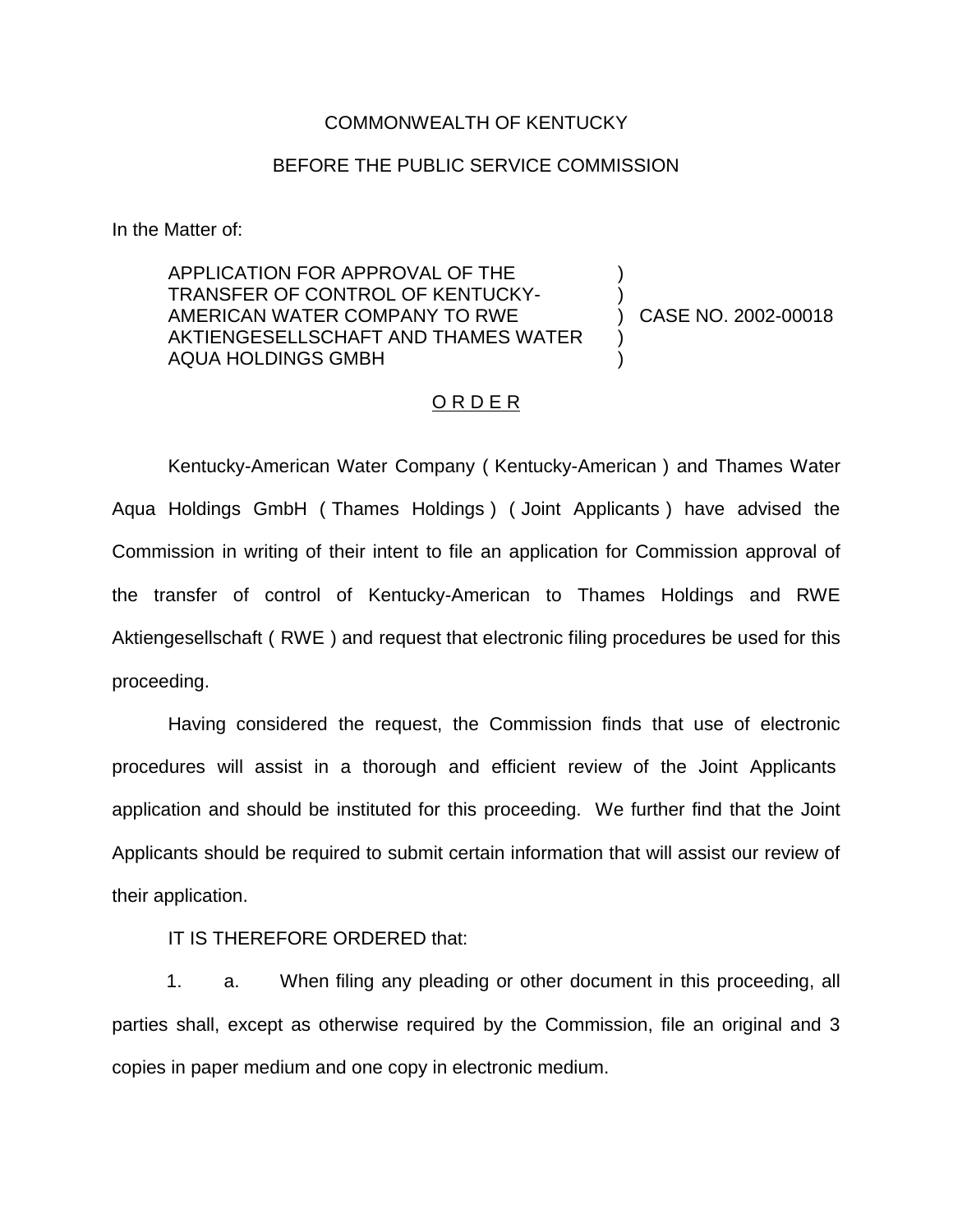b. When a party is unable to file a document electronically (e.g., materials that are too large or bulky to transfer to electronic medium), it shall file an original and 7 copies.

2. When a party files testimony in this proceeding, it shall file 3 additional copies of that testimony. The original and at least 3 copies of the testimony shall:

a. Be filed together with cover letter listing each person presenting testimony.

b. Be bound in 3-ring binders or with any other fastener that readily opens and closes to facilitate easy copying.

c. Be tabbed to easily indicate the location of each witness s testimony.

d. Have every exhibit to each witness s testimony appropriately marked.

3. The electronic copy of any pleading or document shall be filed by uploading the files comprising that copy to the file transfer protocol ( FTP ) site designated by the Commission s Executive Director.

4. All electronic filings shall be in the following manner:<sup>1</sup>

a. All documents and exhibits, including spreadsheets, shall be submitted in portable document format ( PDF ) and be capable of viewing with Adobe Acrobat Reader®.

b. Spreadsheets shall also be submitted in Microsoft Excel<sup>®</sup>97 format.

<sup>1</sup> For additional discussion of the Commission s procedures for electronic filings, see http://www.psc.state.ky.us/pscecf/filing\_instructions.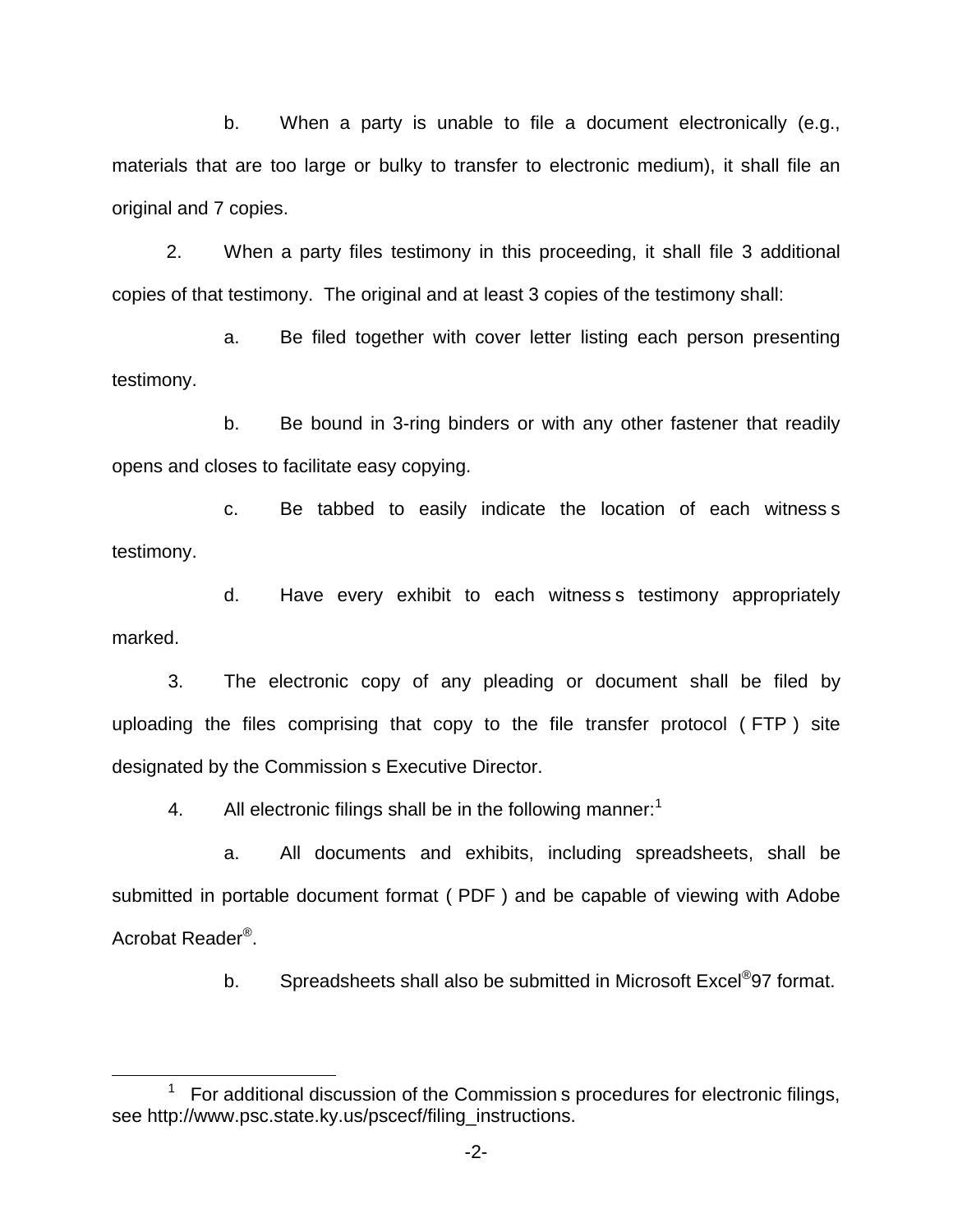c. All documents shall follow the naming conventions set forth in Appendix A.

d. The filing shall include an introductory document in PDF format that is named Read1st and that contains a general description of the filing. The electronic version of the cover letter accompanying the paper filing may be substituted for a general description.

e. Each filing shall also contain a document in PDF format that is named Index and that contains a listing of each file transmitted and a brief description of its contents. The listing shall follow the format set forth below:

| <b>File Name</b>        | <b>Description</b>                                                |
|-------------------------|-------------------------------------------------------------------|
| KAW APP 041100.pdf      | Kentucky-American Initial Application Case 2000-120               |
| KAW R PSCDR1 042200.pdf | Kentucky-American Water Company s Response to the                 |
|                         | <b>Commission s First Information Request</b>                     |
| AGKY RT BFP 042300.pdf  | Rebuttal Testimony of Attorney General Witness Benjamin F. Pierce |

f. All files containing spreadsheets shall be self-contained and shall not contain any linked references to or macro commands involving external files.

g. If the electronic filing does not include all documents contained in the paper version (e.g., materials that are too large or bulky to transfer to electronic medium), then the absence of these materials shall be noted in the Read1st and Index files.

h. The electronic version of each document, will, where appropriate, be bookmarked to distinguish sections of the document.

5. Each party, upon completing its transfer of files to the designated FTP site, shall notify the Commission and all other parties by electronic mail message. This message shall be transmitted to the Commission at pscfilings@mail.state.ky.us and to all parties designated e-mail addresses, and shall state the nature of the filing, case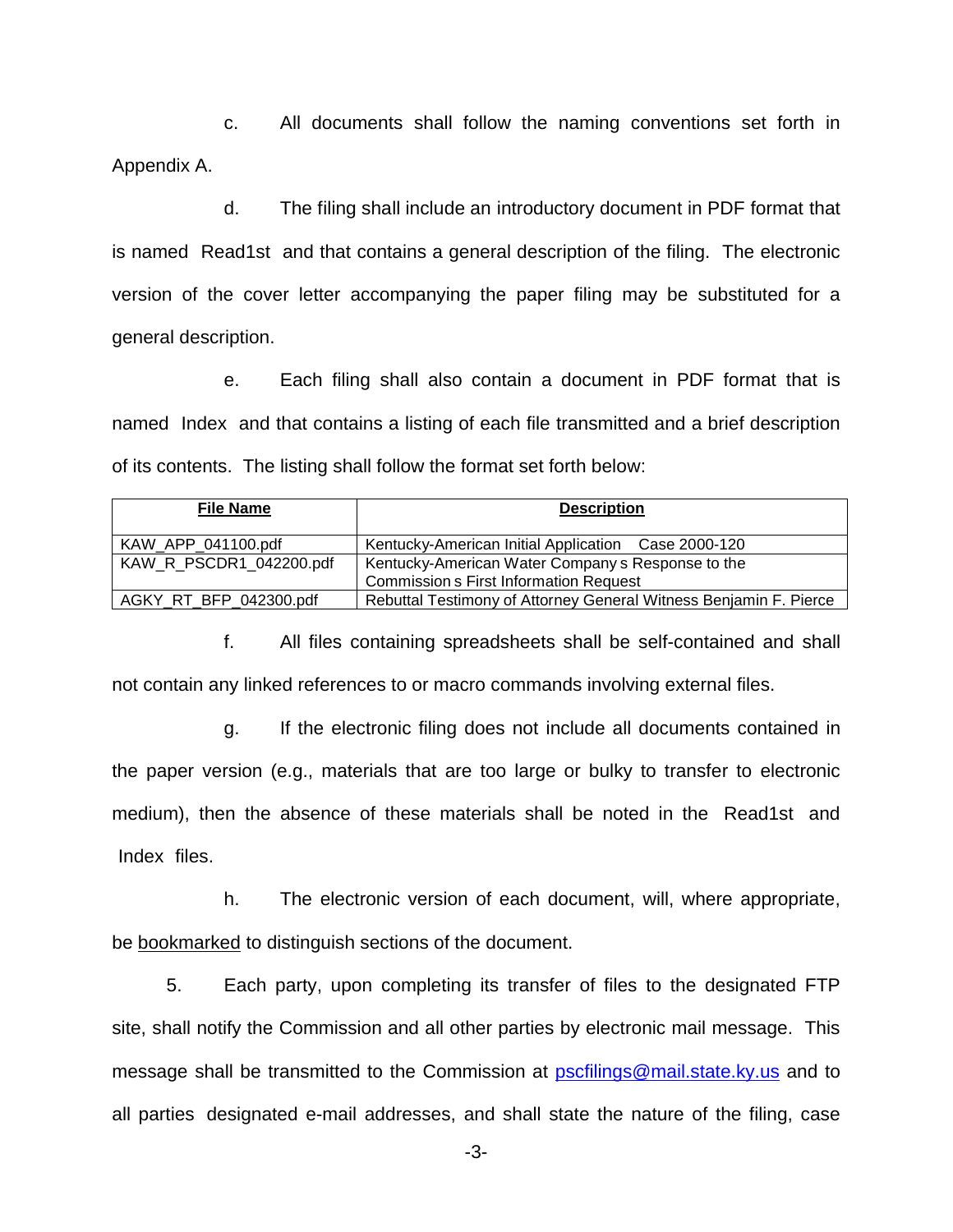number, date and time of file(s) transmission, name of the party responsible for the filing, and the name and e-mail address of the person making the electronic filing. It shall also contain, as an attachment, a copy of the Read1st and Index files.

6. a. Within 10 days of the date of this Order, Kentucky-American shall notify the Commission in writing of the e-mail address to which all electronic notices and messages related to this proceeding should be served.

b. All other parties granted leave to intervene in this proceeding shall, within 5 days of entry of the Order granting intervention, notify the Commission and all other parties of record in writing of the e-mail address to which all electronic notices and messages related to this proceeding should be served.

7. When filing any document with the Commission, the party making the filing shall certify that:

a. The electronic version of the filing is a true and accurate copy of the document(s) filed in paper medium.

b. The electronic version of the filing has been transmitted to the Commission.

c. The party has notified the Commission and the other parties by electronic mail that the electronic version of the documents has been transmitted to the Commission.

8. The Commission s Executive Director shall make all electronic filings available at<ftp://205.204.186.239/pscecf> for public viewing and downloading.

9. Any party serving a request for information upon another party to this proceeding shall at the time of service of that request also serve upon that party by

-4-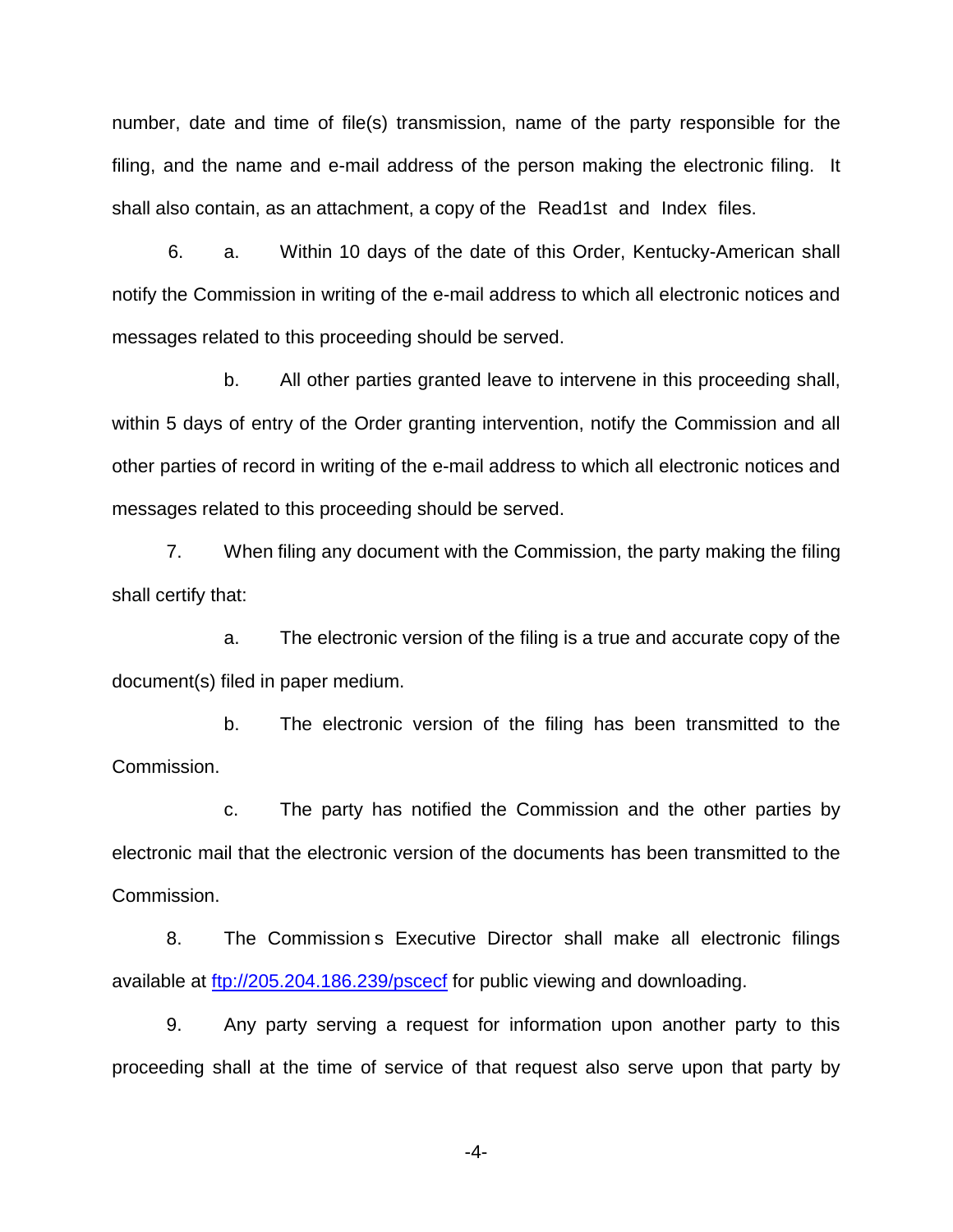electronic mail an electronic copy of its request. The electronic copy shall be in Microsoft Word®97 format.

10. A document shall be considered timely filed with the Commission if it has been successfully transmitted in electronic medium to the designated FTP site within the time allowed for filing and the original and copies in paper medium are received by the Commission on the next business day following the electronic filing.

11. Any document or pleading filed with the Commission shall continue to be served upon all parties in paper medium. Service of any document or pleading shall be made in accordance with Administrative Regulation 807 KAR 5:001, Section 3(7), and Kentucky Civil Rule 5.02.

12. All documents that the Commission requires any party to file with the Commission shall also be served upon all parties of record at or before the time of filing.

13. The Joint Applicants shall file, within 14 days of tendering their application to the Commission, the original, 3 copies in paper medium, and an electronic copy of the information listed in Appendix B. Each paper copy of the requested information shall be placed in a bound volume with each item tabbed. When a number of sheets are required for an item, each sheet should be appropriately indexed, for example, Item 1(a), Sheet 2 of 6. The Joint Applicants shall include with each response the name of the witness who will be responsible for responding to questions relating to the information provided. Careful attention shall be given to copied material to ensure its legibility. Where information requested herein has been provided, in the format requested herein, reference may be made to the specific location of said information in responding to this information request.

-5-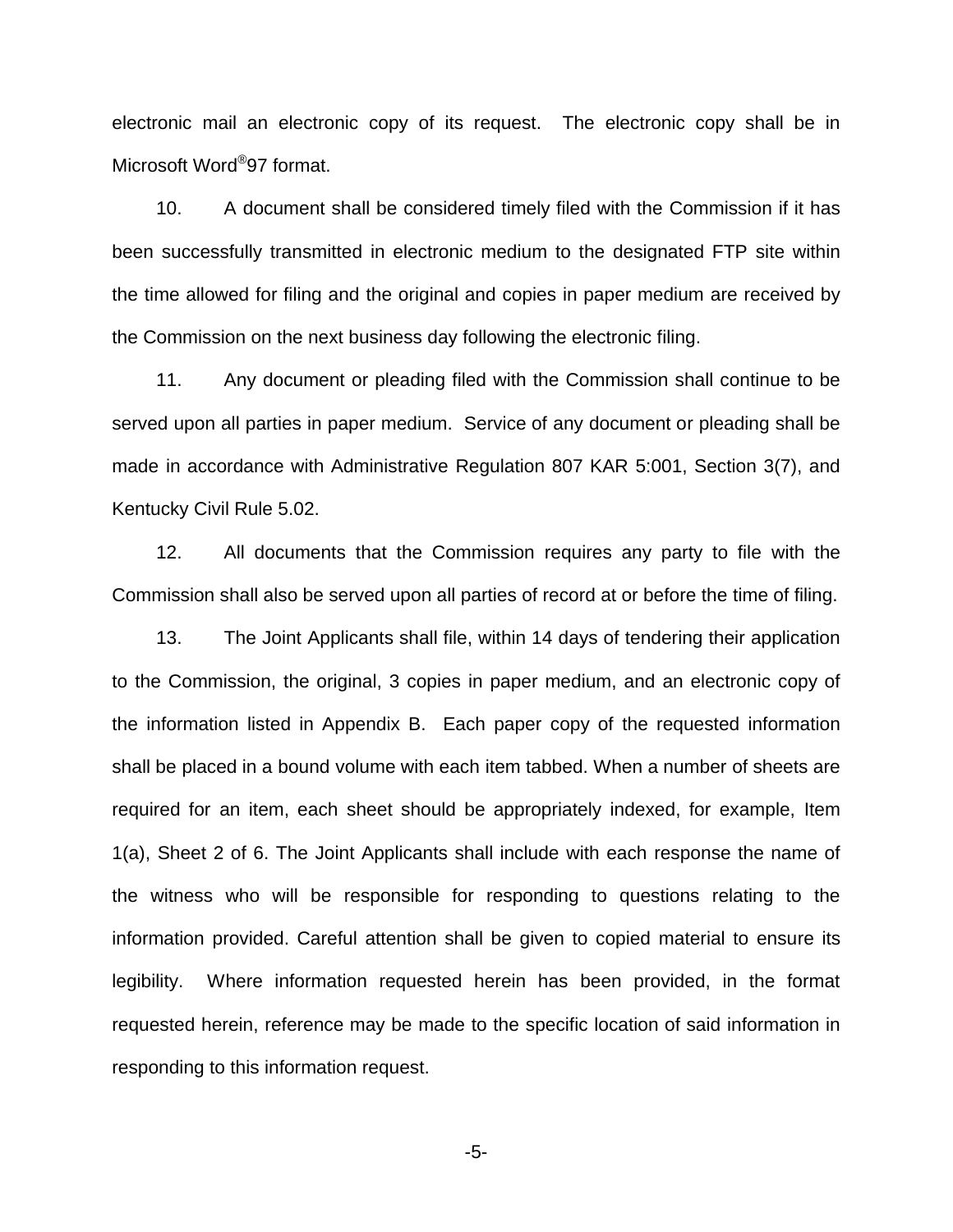Done at Frankfort, Kentucky, this 30<sup>th</sup> day of January, 2002.

By the Commission

ATTEST:

Thomas  $\frac{1}{2}$ Executive Director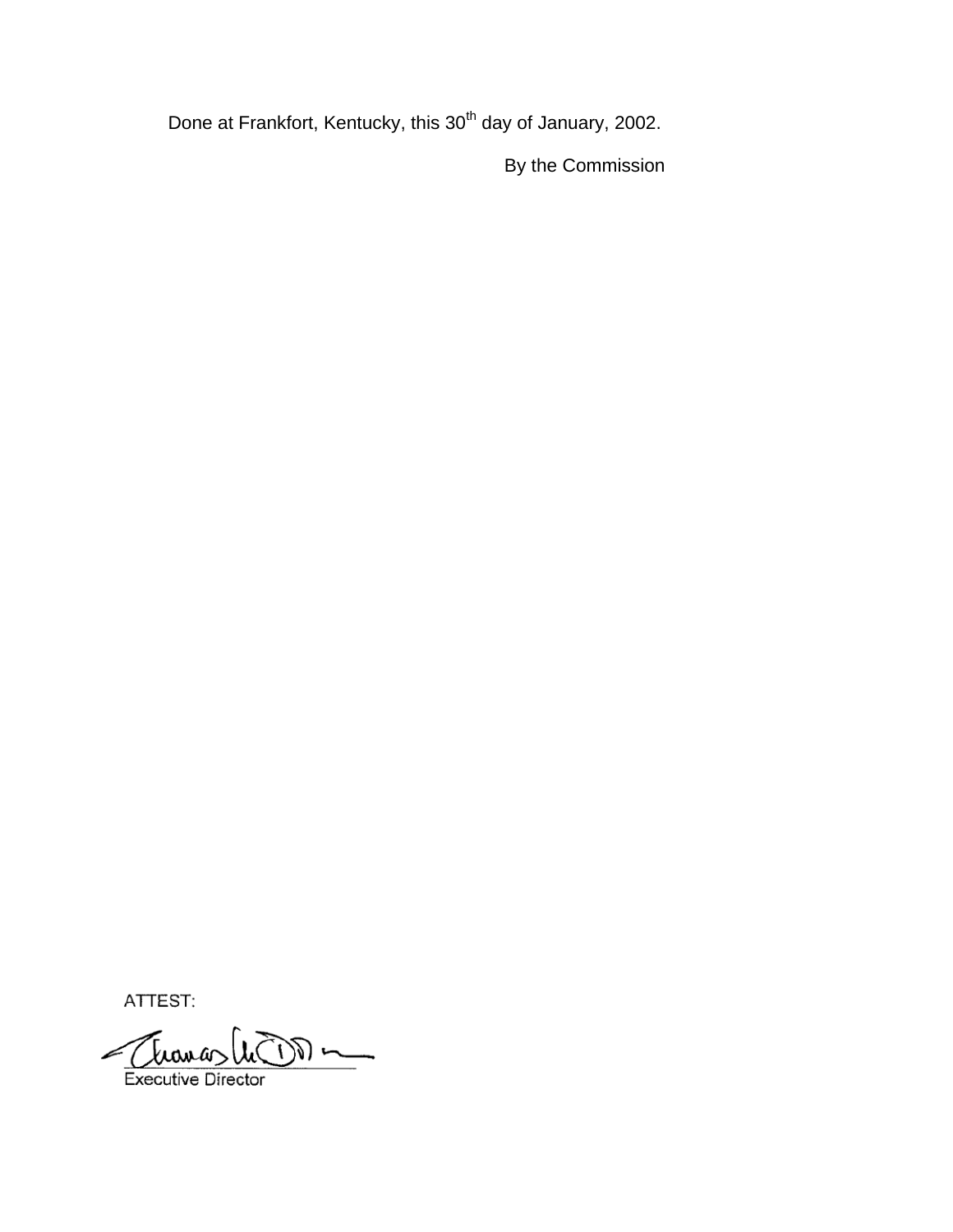# APPENDIX A

## APPENDIX TO AN ORDER OF THE KENTUCKY PUBLIC SERVICE COMMISSION IN CASE NO. 2002-00018 DATED January 30, 2002

# **FILE NAMING CONVENTIONS**

### **General**

Each document shall reflect the name of the sponsoring party, the type of filing, the date of filing, and the document format as shown below:

PartyName\_DocType\_Date of Filing.Format

### **Party Name**

AGKY Attorney General of Kentucky KAW Kentucky-American Water Company LFC Lexington-Fayette County Urban Government TWAH Thames Water Aqua Holdings GmbH PSC Public Service Commission

# **Document Type**

APP Application APX Appendix B Brief DR Data Request DT Direct Testimony EX Exhibit INDEX - Index M - Motion N Notice of Filing R Response RB Reply Brief READ1ST Cover/Transmittal Letter RM Response/Reply to Motion RT Rebuttal Testimony SCH Schedule

UR Updated Response (amended or supplemental responses to data requests)

## **1. Application.**

a. If the application is composed of several files, each representing a different exhibit or schedule, then the document type indicator should indicate the schedule or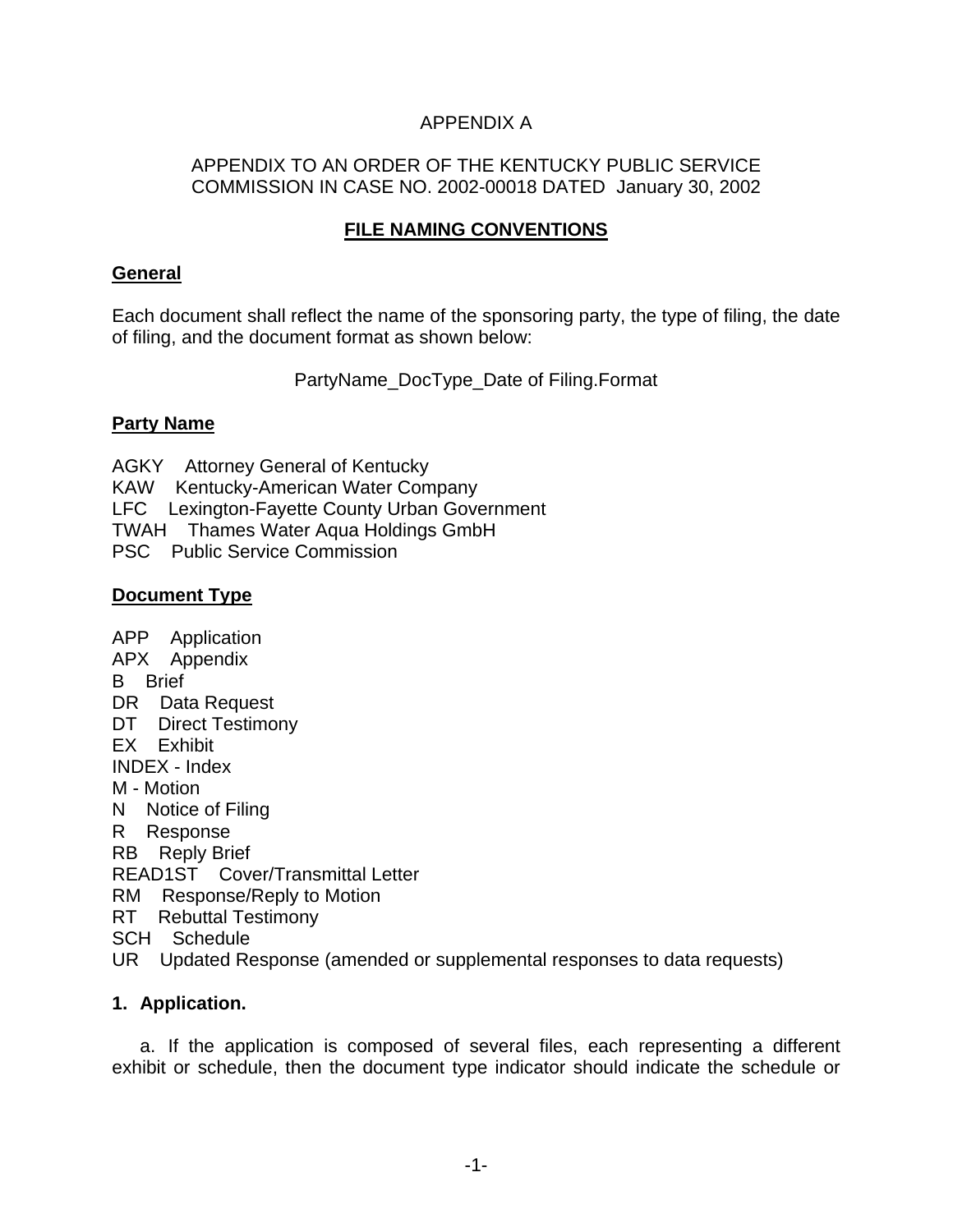exhibit s number or letter. An underscore (\_) should separate the schedule or exhibit from the application symbol.

**Example:** The document type indicator for Exhibit A of the Application is: APP\_EXA.

**Example:** The document type indicator for Schedule 1 of Exhibit A of the Application is: APP\_EXA\_SCH1.

b. Although testimony may be considered as an exhibit to an application, files comprising a witness s testimony for file naming purposes should not be listed as part of the application. The file naming conventions for testimony, which are listed immediately below, should be used.

### **2. Testimony.**

a. The document type indicator should show the initials of the witness. An underscore (\_) should separate the testimony symbol from the initials.

**Example:** The document type indicator for the direct testimony of witness Franklin Delano Roosevelt is: DT\_FDR.

**Example:** The document type indicator for the rebuttal testimony of witness Ulysses S. Grant is RT\_USG.

b. If a witness s testimony is comprised of several files that reflect schedules, exhibits or appendices to his or her testimony, then the document type indicator should indicate the schedule or exhibit s number or letter. An underscore (\_) should separate the schedule or exhibit from the testimony symbol and the witness s initials.

**Example:** The document type indicator for Exhibit A of the direct testimony of witness James A. Garfield is DT\_JAG\_EXA.

**Example:** The document type indicator for Schedule 4 of Exhibit A of the direct testimony of witness Chester B. Arthur is DT\_CBA\_EXA\_SCH4.

c. If a witness s testimony or an exhibit or schedule thereto is subsequently amended or revised, the document type indicator should reflect the revisions with the addition of the Update symbol (U) in front of the testimony symbol.

**Example:** The document type indicator for the amended direct testimony of witness William McKinley is UDT WK.

**Example:** The document type indicator for the amended Exhibit A to the rebuttal testimony of witness William McKinley is URT\_WAK \_EXA.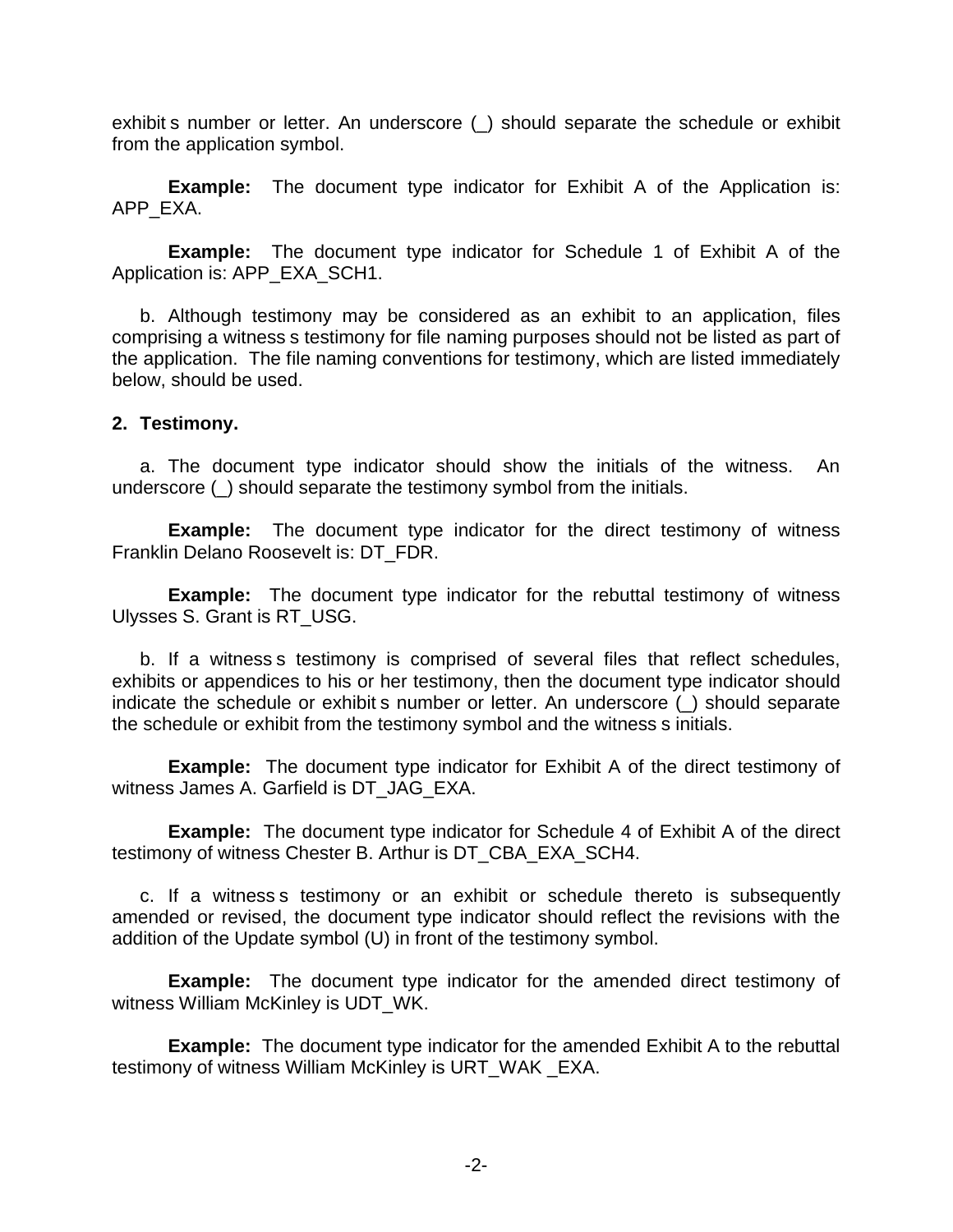### **3. Data Requests and Responses.**

a. If the document is a data request (DR), the document type indicator should indicate the number of the request.

**Example:** The Commission s first data request to Kentucky-American Water Company is: DR1.

b. If the document is a response (R) to a data request, the document type should indicate the pleading (and the party) to which a response is being made. An underscore (\_) should separate the R from the indicator for the data request.

**Example:** The document type indicator for Kentucky-American Water Company s Response to the Commission's First Data Request to Kentucky-American Water Company is: R\_PSCDR1.

c. If a party s response to a data request comprises several files, then the document type indicator should indicate the item number of the request to which response is made. A pound sign (#) should separate the item number from the data request symbol.

**Example:** The document type indicator for Kentucky-American Water Company s Response to Item 23 of the Commission's First Data Request to Kentucky-American Water Company is: R\_PSCDR1#23.

d. If a party s response to an individual item of a data request is also comprised of several files, then the document type indicator should indicate the schedule and the item of the request to which response is made. A pound sign (#) should separate the item number from the data request symbol and an underscore () should separate the item number from the schedule number or letter.

**Example:** The document type indicator for Schedule 2 of Kentucky-American Water Company s Response to Item 7(a) of the Commission's First Data Request to Kentucky-American Water Company is: R\_PSCDR1#7a\_SCH2.

e. If a party s response to a data request or an exhibit or schedule thereto is subsequently amended or revised, the document type indicator should reflect the revisions with the addition of the Update symbol (U) in front of the response symbol.

**Example:** The document type indicator for an updated or amended version of Schedule 2 of Kentucky-American Water Company s Response to Item 7(a) of the Commission's First Data Request to Kentucky-American Water Company is: UR\_PSCDR1#7a\_SCH2.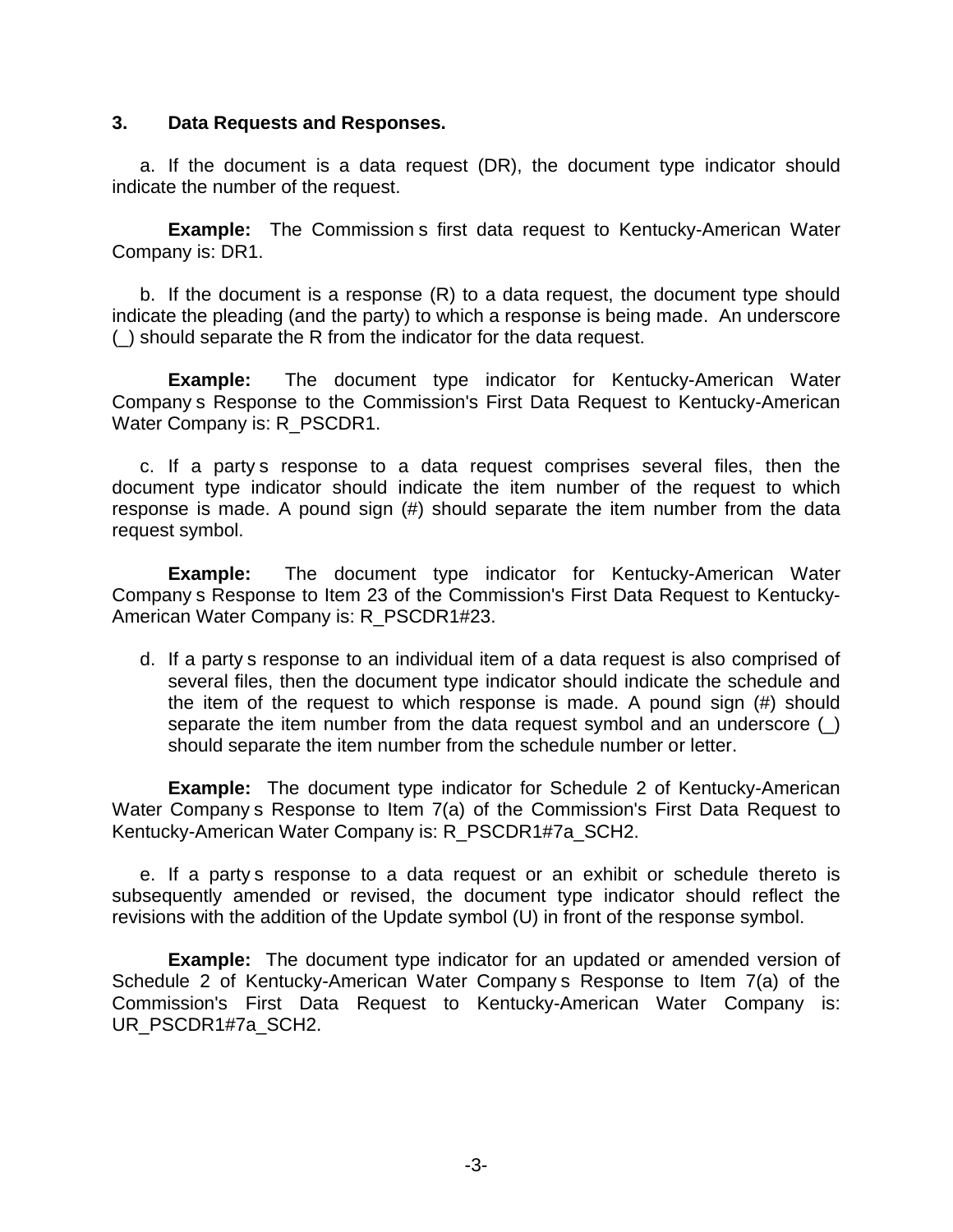## **4. Motions**

If a party files more than one motion with the Commission on the same day, it should for file naming purposes only number each motion.

**Example:** On the same day, Kentucky-American Water Company files its Motion to Strike Testimony and its Motion to Postpone Hearing. The document type indicator for the Motion to Strike is M1. The document type indicator for the Motion to Postpone is M2.

### **5. Responses to Motions**

a. If the document is a response to a motion (RM), the document type indicator should indicate the party that made the motion. An underscore (\_) should separate the RM from the indicator for the moving party.

**Example:** The document type indicator for the Attorney General s Response to Kentucky-American Water Company s Motion to Strike is: RM\_KAW.

b. If the document is a reply to a party s response to a motion, the document type indicator should indicate the party that made response. An underscore (\_) should separate the RM from the indicator for the moving party.

**Example:** The document type indicator for Kentucky-American Water Company s Reply to the Attorney General s Response to Kentucky-American Water Company s Motion to Strike is: R\_RM\_AGKY.

## **6. Read1st**

This document contains the transmittal or cover letter that accompanies the paper medium filing.

## **7. Index**

This document contains the name of each electronic file with a brief description of the file s contents.

#### **Date**

Parties should indicate the date of filing as a 6-digit number (Month/Day/Year). The date of filing is the date of transfer to the designated FTP Site.

**Example:** If the Attorney General filed testimony with the Commission on May 2, 2000, the date of filing is: 050200.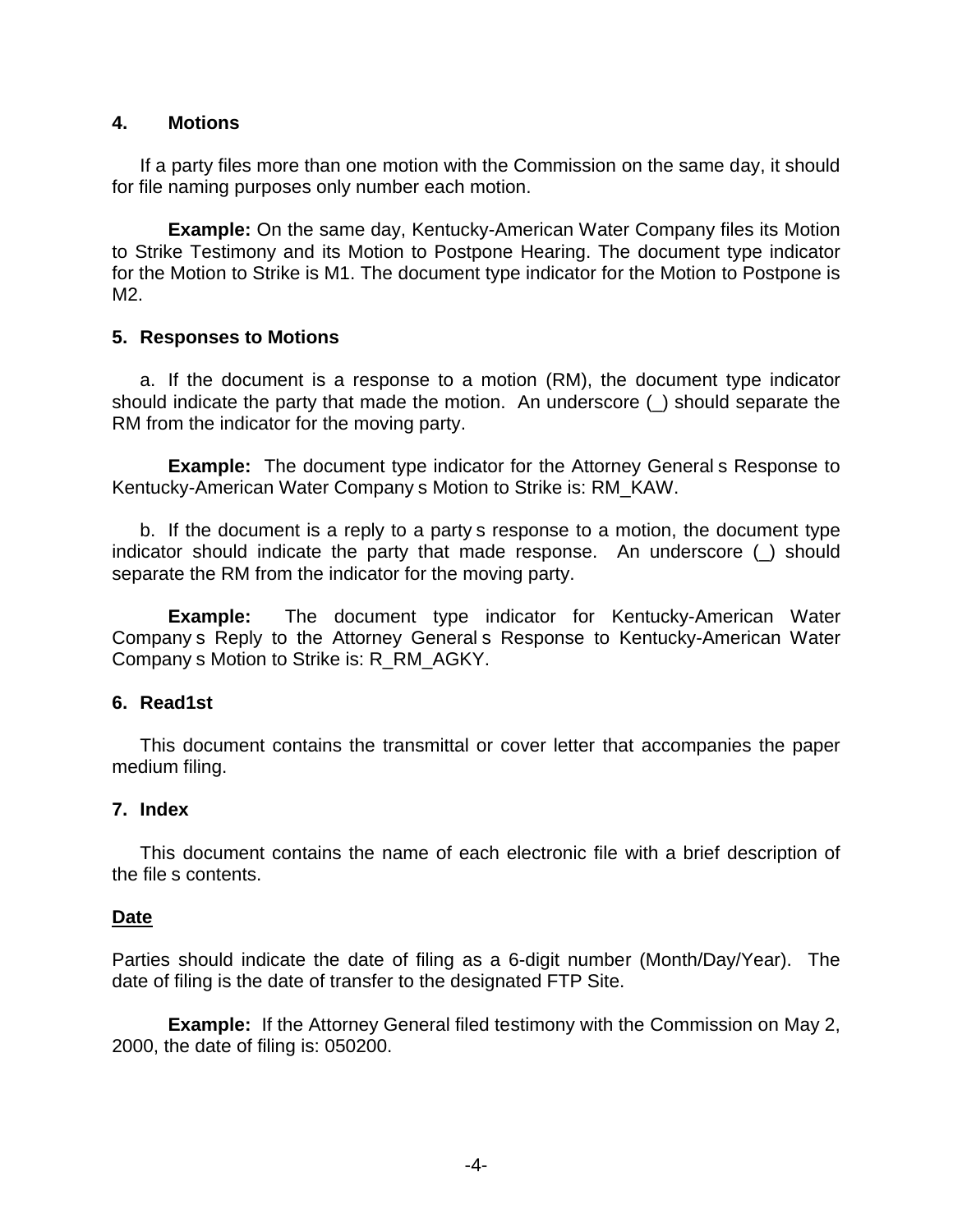# **Format**

.pdf Portable Document Format (Adobe Acrobat) .xls Microsoft Excel 97 Spreadsheet

# **General Examples:**

**1.** On May 19, 2000, Kentucky-American Water Company files its first data request to the Attorney General. The electronic version should be named: **KAW\_DR1\_051900.pdf**.

**2.** On November 22, 2000, the Attorney General files his response to Kentucky-American Water Company s second data request. This request is composed of several files. The file that represents Schedule A (an Excel spreadsheet) of the response to Item 18(b) is named: **AGKY\_R\_KAWDR2#18b\_SCHA\_112200.xls**

**3.** On December 1, 2000, Lexington-Fayette County Urban Government files a response to Kentucky-American Water Company s Motion to Strike. The file is named: **LFC\_RM\_KAW\_120100.pdf.**

**4.** On June 1, 2000, Kentucky-American Water Company files its response to the Commission s third data request. The index to its electronic filing is named: **KAW\_Index\_060100.pdf**. The cover letter to its paper medium filing is named: **KAW Read1st 060100.pdf**. The file that represents Schedule 3 (an Excel spreadsheet) of Kentucky-American Water Company s Response to Item 12(b)(2) is named: **KAW\_R\_PSCDR3#12b2\_SCH3\_060100.xls**.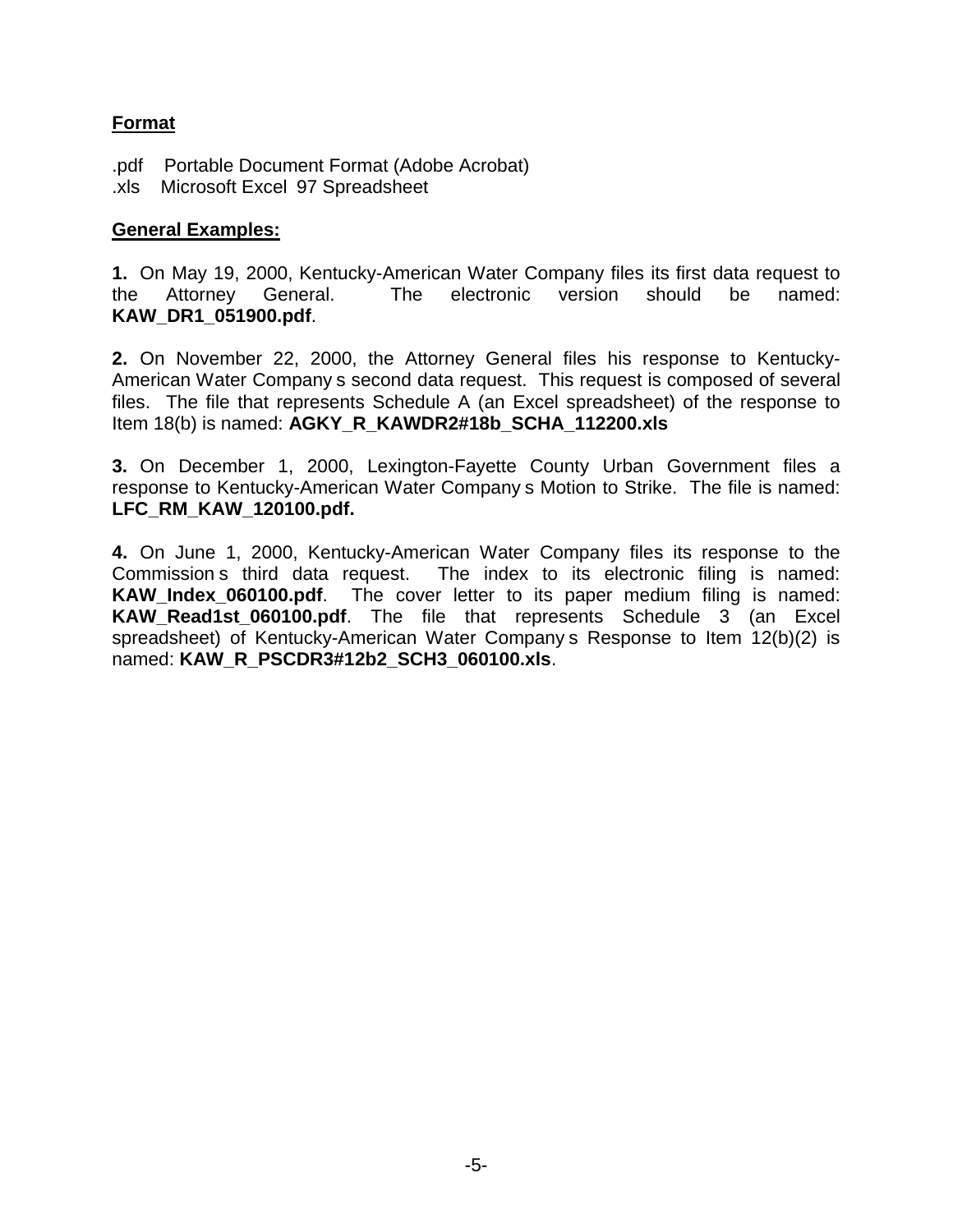#### APPENDIX B

## APPENDIX TO AN ORDER OF THE KENTUCKY PUBLIC SERVICE COMMISSION IN CASE NO. 2002-00018 DATED January 30, 2002

- 1. a. Provide a description of the corporate structure of RWE.
	- b. Describe the degree of government regulation over RWE.
	- c. Provide a list of RWE s senior executive officers. For each officer,

list all positions that he or she holds in RWE and any RWE subsidiaries or affiliates.

2. For each RWE subsidiary or affiliate that is operating within the United States as of December 31, 2001:

a. Describe the nature of that entity s business.

b. State RWE s ownership percentage of the subsidiary or affiliate.

c. Describe the degree of government regulation over the subsidiary

or affiliate.

d. State the location of its corporate office and actual operations.

e. State whether the subsidiary or affiliate has had or will have a business relationship with Thames Holdings or any of its operating subsidiaries.

f. State whether it has had or will have a business relationship with American Water Works Company ( American Water Works ) or an American Water Works operating subsidiary.

g. List its senior executive officers and identify its corporate reporting relationship to RWE.

3. Provide a narrative discussing the history of RWE. This narrative shall include, but not be limited to:

-1-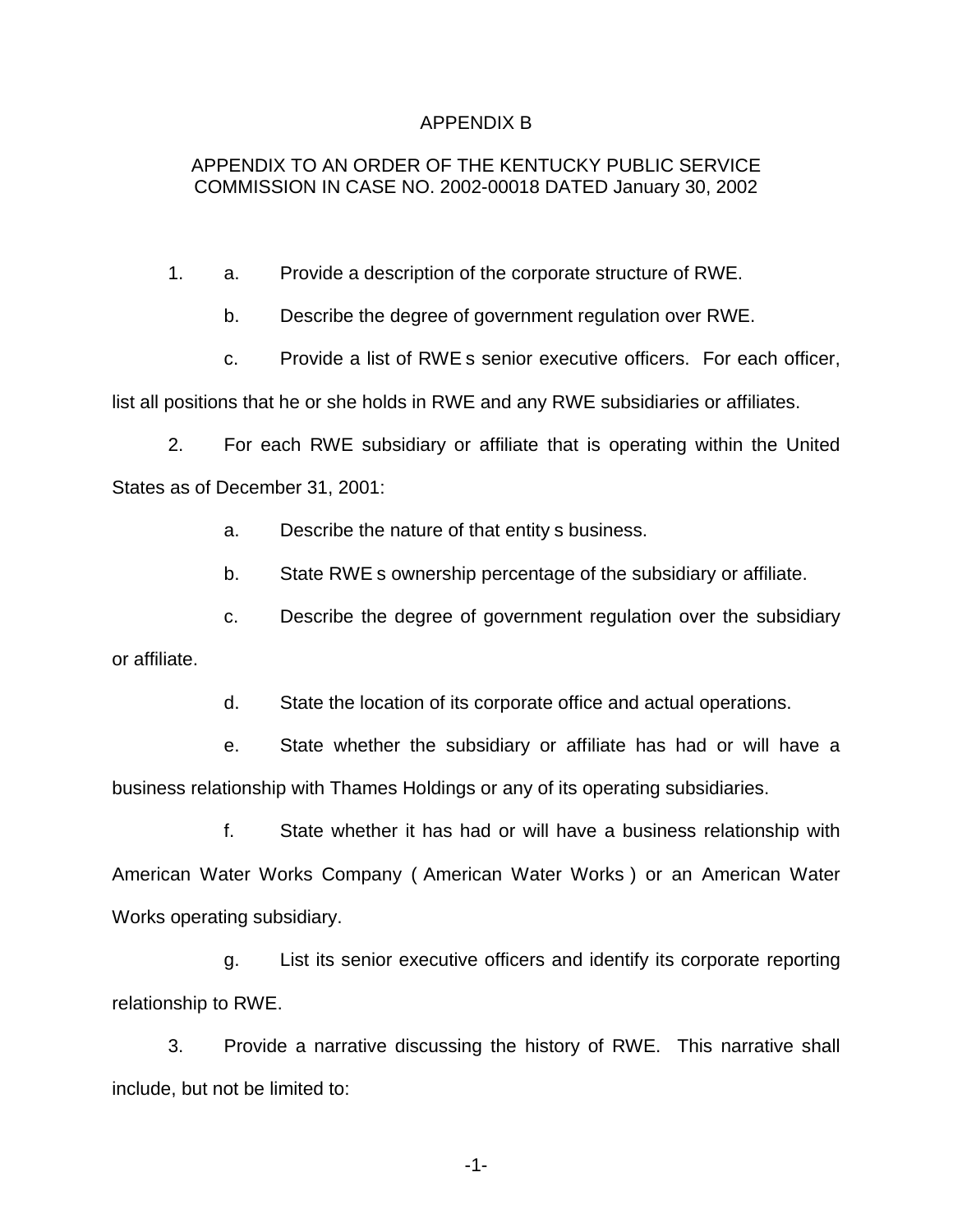a. The extent of any German government ownership of RWE and any changes in the nature of this ownership over RWE s existence.

b. The extent of any other foreign government ownership of RWE and any changes in the nature of this ownership over RWE s existence.

c. Each RWE corporate acquisition since 1991, including the date of acquisition, transferring entity, acquisition price, method of financing, and the nature of the acquired business.

d. Each business that RWE has liquidated or disposed since 1991, including the date of liquidation or disposal, sale price, acquiror, the nature of the business, and the reason(s) for liquidation or disposal.

e. Each joint venture in which RWE is currently participating, or has participated since 1991, the nature of the joint venture and the names of other entities participating in the joint venture.

4. Describe the relationship between RWE and Thames Holdings.

5. Describe the corporate structure of Thames Holdings, or its predecessor, including all subsidiaries and affiliates as of December 31, 2001. This description shall include, but not be limited to:

a. The name and nature of corporate business of each Thames Holdings subsidiary or affiliate.

b. Thames Holdings ownership percentage in each subsidiary or affiliate.

c. The degree of government regulation over Thames Holdings and each of its subsidiaries or affiliates.

-2-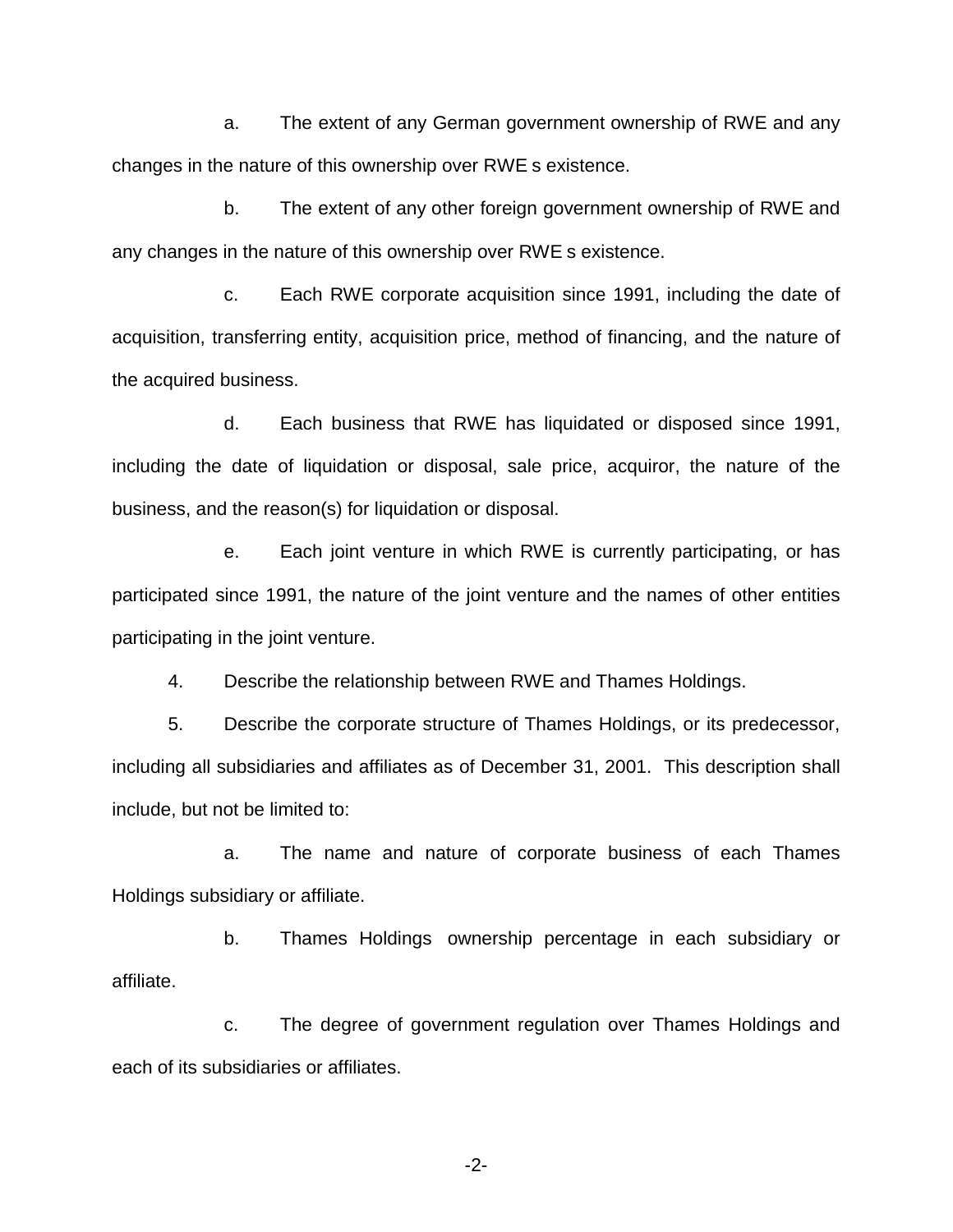d. The location of each subsidiary or affiliate s corporate offices and actual operations.

e. The number of customers of each Thames Holdings subsidiary or affiliate.

f. Total number of Thames Holdings employees (including corporate subsidiaries and affiliates).

g. Number of employees for each Thames Holdings subsidiary or affiliate.

h. Names of all Thames Holdings senior executive officers, their position with Thames Holdings, their positions with Thames Holdings subsidiaries and affiliates, and their corporate reporting relationships.

6. Provide a narrative discussing the history of Thames Holdings and its immediate predecessor. This narrative should include, but not be limited to:

a. The extent of any United Kingdom government ownership of Thames Holdings and any changes in the nature of this ownership over the existence of Thames Holdings and its immediate corporate predecessor.

b. The extent of any other foreign government ownership of Thames Holdings and any changes in the nature of this ownership over the existence of Thames Holdings and its immediate corporate predecessor.

c. Each Thames Holdings corporate acquisition since 1991, including the date of acquisition, transferring entity, acquisition price, method of financing, and the nature of the acquired business.

-3-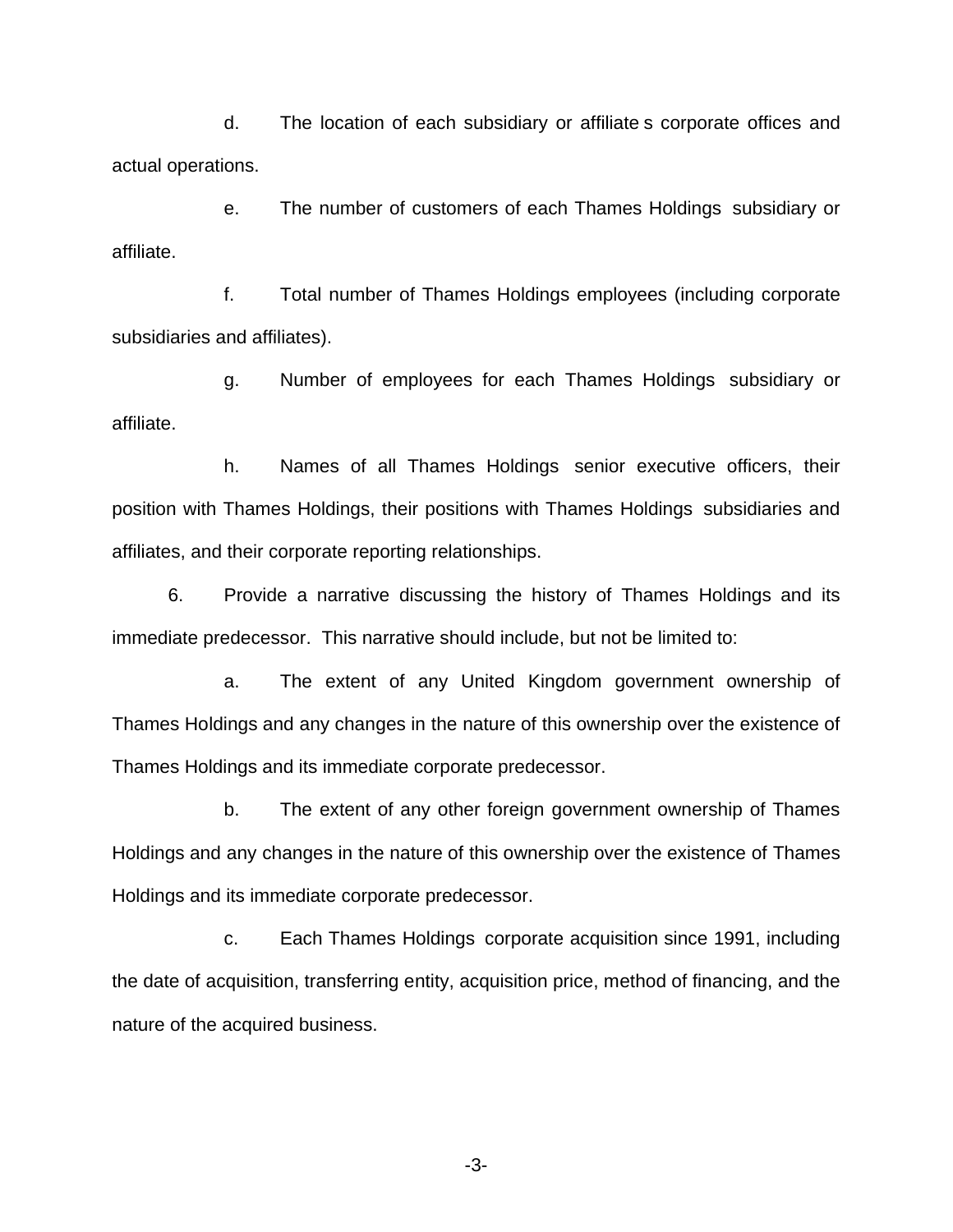d. Each business that Thames Holdings has liquidated or disposed since 1991, including the date of liquidation or disposal, sale price, acquiror, the nature of the business, and the reason(s) for liquidation or disposal.

e. Each joint venture in which Thames Holdings is currently participating, or has participated since 1991, the nature of the joint venture and the names of other entities participating in the joint venture.

7. a. Provide Thames Holdings Annual Report for the 2000 and 2001.

b. Provide a current balance sheet and income statement for the most recent reporting quarter and annual or fiscal year for Thames Holdings and all Thames Holdings subsidiaries and affiliates.

c. State for Thames Holdings and for each Thames Holdings subsidiary the book value of its assets.

d. Provide the financial performance measures and ratios for Thames Holdings for the most recent reporting quarter and annual or fiscal year. Include, but do not limit the response to, the following measures and ratios:

(1) P/E Ratio (price divided by earnings per share).

(2) Dividend Yield (dividend yield based on present cash dividend rate).

(3) Payout Ratio (primary or basic earnings per share excluding extraordinary items paid to common shareholders in the form of cash dividends).

(4) Quick Ratio (cash plus short-term investments plus accounts receivable, divided by total current liabilities).

(5) Current Ratio (total current assets divided by total current liabilities).

-4-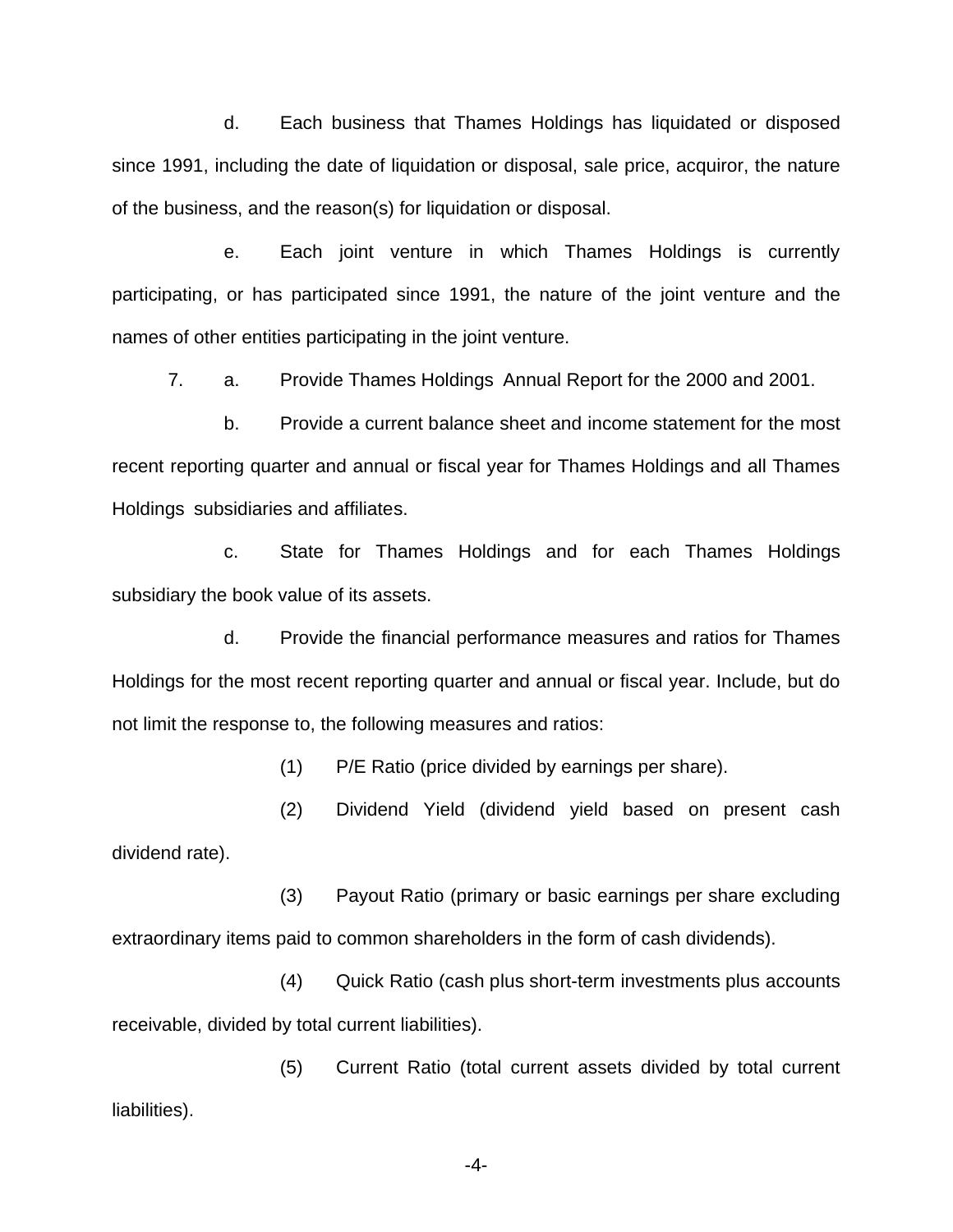(6) Interest Coverage (earnings before interest and taxes divided by interest expense).

(7) Equity Ratio (total common equity divided by total capitalization).

(8) Return on Equity (income available to common shareholders divided by common equity).

e. (1) State the current bond and/or debt ratings for Thames Holdings debt instruments and all debt instruments issued separately by a Thames Holdings subsidiary or affiliate. Identify the rating agency or institution.

(2) If any of the bond and/or debt ratings listed in the response to Item 7(e)(1) have changed since January 1, 1996, describe the change(s) and the reasons that the rating agency or institution provided for the change(s).

(3) If any rating agency or institution has any of the debt instruments on a credit watch or similar review that may lead to a change in any rating, identify the debt instrument and the rating agency or institution and state the reasons given for the placement on a credit watch.

f. Provide a comparison of Thames Holdings current financial performance measures and ratios and bond/debt ratings with other diversified utilities operating in the European Community.

g. Provide the dividend history of Thames Holdings (or any corporate predecessor) since 1991, as well as the dividend history of each subsidiary and affiliate since 1991.

h. Provide charts showing the stock price activity for Thames Holdings (or any corporate predecessor) since 1991, on the applicable European stock

-5-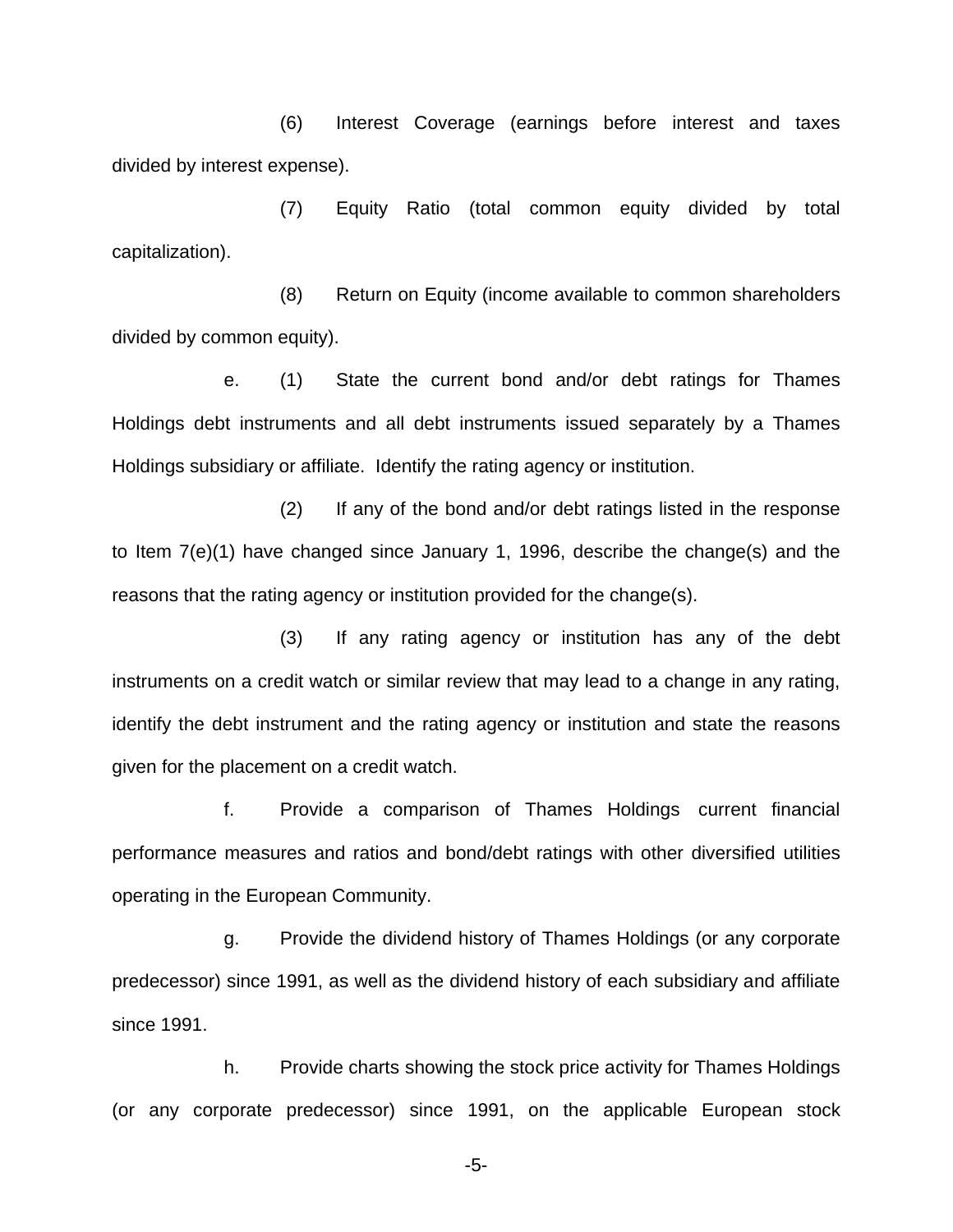exchanges and the New York Stock Exchange. Explain the reason(s) for any significant movements in the stock price during the period.

i. Provide investor ratings of Thames Holdings (or its corporate predecessors) and each subsidiary or affiliate since 1991. Identify any of these ratings that are currently under review and state the circumstances of such review.

j. List each entity or individual that holds 5 percent or more of Thames Holdings outstanding capital stock as of December 31, 2001 and state the percentage of capital stock held by that entity or individual.

8. a. List all regulatory and governmental approvals required for Thames Holdings acquisition of American Water Works. This listing shall be grouped by government (e.g., United States, United Kingdom, Federal Republic of Germany, European Community).

b. For each approval listed in response to Item 8(a), state the date an application for such approval will be submitted and the expected date of approval.

c. List all dispositions or liquidations of Thames Holdings and RWE s current holdings that the laws of the United States, United Kingdom, Federal Republic of Germany, or the European Community, would require for Thames Holdings acquisition of American Water Works.

9. Will Thames Holdings acquisition of American Water Works result in push down accounting (i.e. American Water Works and Kentucky-American are required to record a portion of the goodwill resulting from the acquisition premium that Thames Holdings paid for American Water Works stock)? Explain.

10. If push down accounting is not used, explain how Thames Holdings intends to recover its acquisition premium.

-6-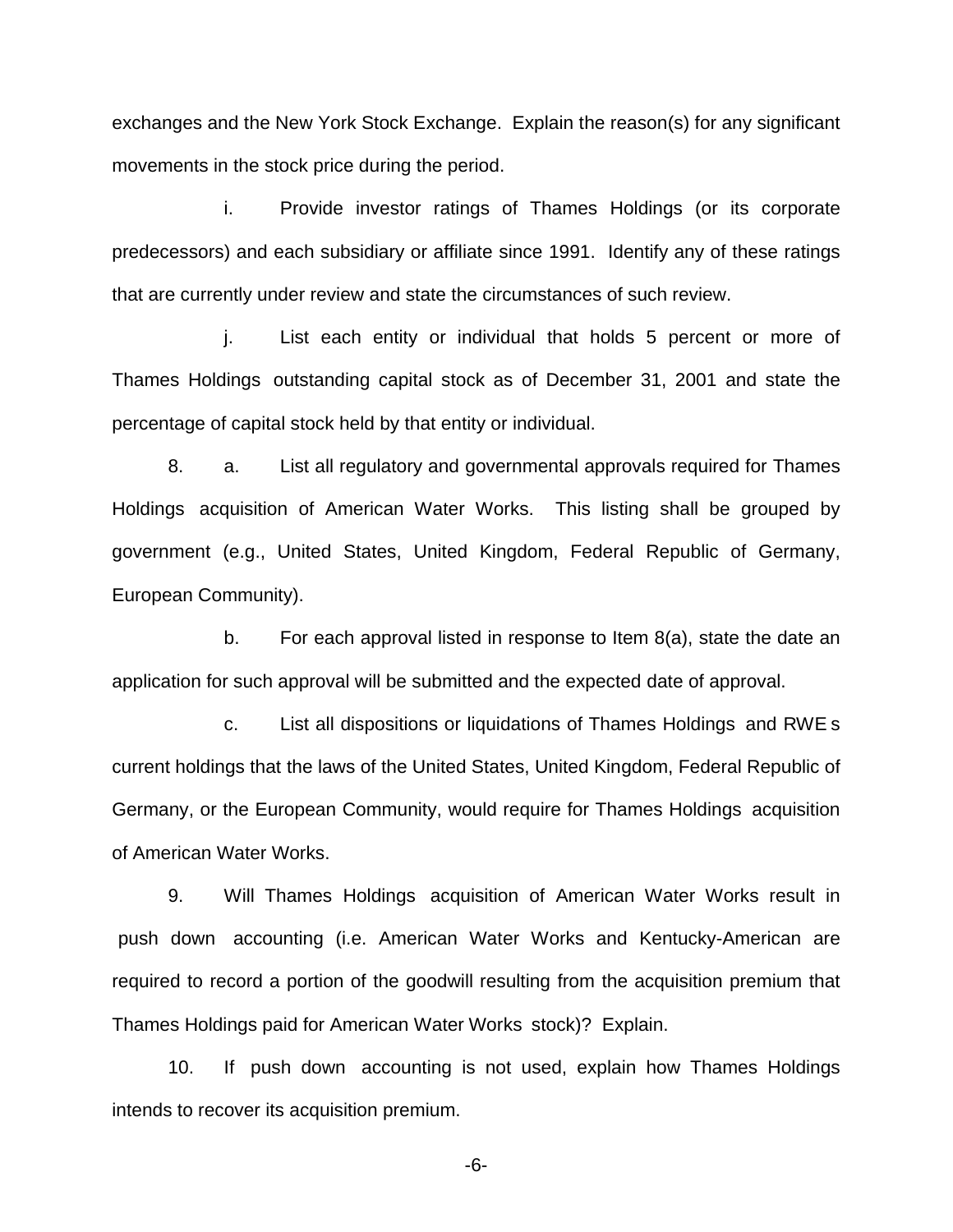11. Describe how the Joint Applicants will ensure against the following occurrences:

a. The cross-subsidization of non-regulated activities by Kentucky-American.

b. The diversion of management talent away from Kentucky-American to Thames Holdings and/or its affiliates.

c. Thames Holdings adjustment of Kentucky-American s capital structure in a manner that could adversely affect its cost of capital and financial integrity.

d. Thames Holdings adjustment of Kentucky-American s dividend policy in a manner that could adversely affect its financing requirements, financing capabilities and financial integrity.

e. Thames Holdings refusal to provide necessary capital to Kentucky-American that could severely impair its ability to provide utility services.

f. Kentucky-American s guaranteeing of the debt of Thames Holdings and its affiliates that could unnecessarily place in jeopardy its financial position and resources.

g. Use of Kentucky-American as a dumping ground for employees, assets, and products associated with failed or troubled affiliate ventures, causing it to be viewed by Thames Holdings and the non-utility affiliates as the employer or purchaser of last resort.

h. A failed or failing unregulated affiliate adversely affecting Kentucky-American s operating and financial condition.

-7-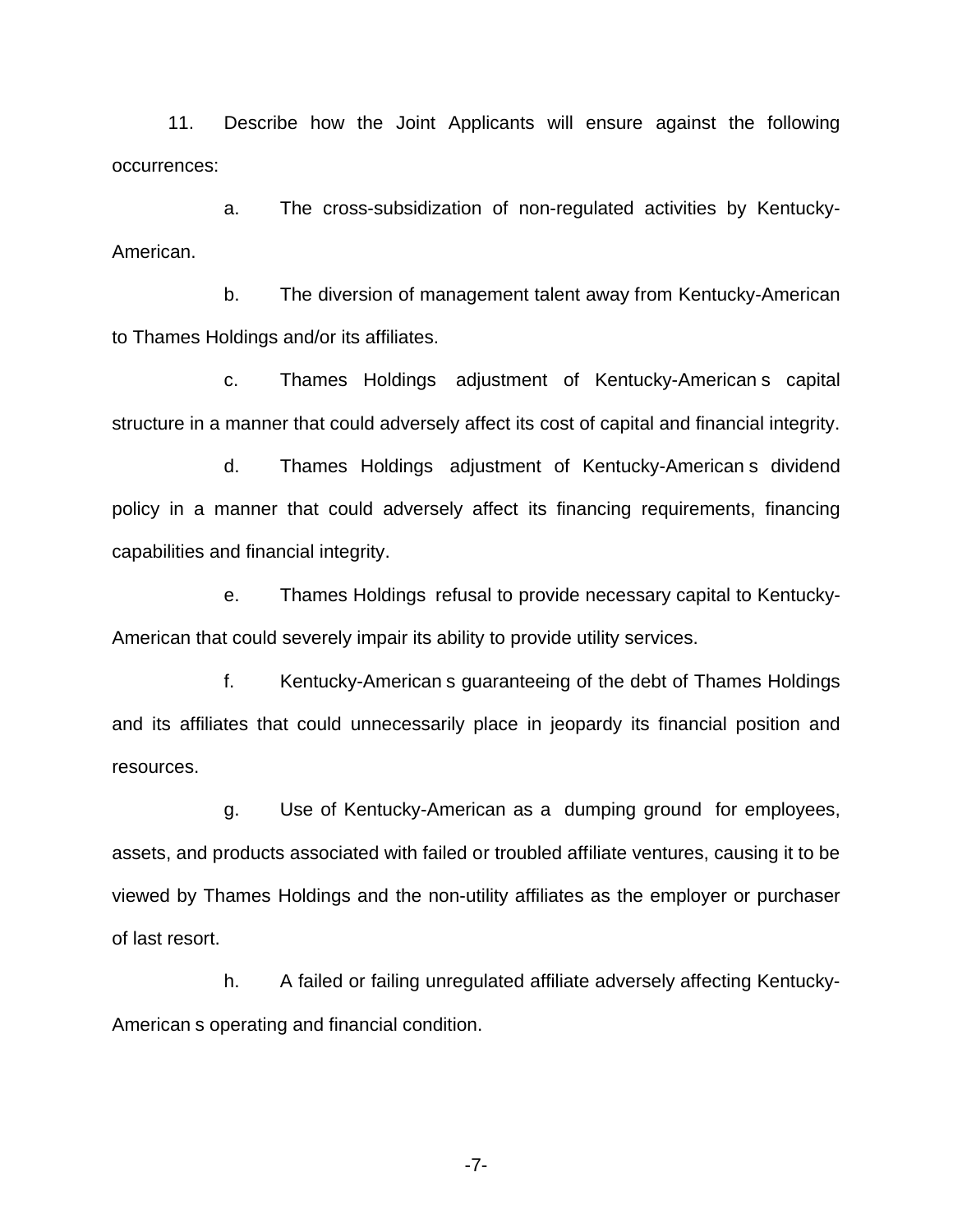i. Restrictions or limitations upon the Commission s access in Kentucky to the books and records of Thames Holdings and its other affiliates and subsidiaries.

j. Restrictions or limitations upon the Commission s ability to monitor significant transfers of utility assets, business ventures of Thames Holdings, and other major transactions.

k. Restrictions or limitations upon the Commission s ability to obtain periodic and special reports from the Joint Applicants and American Water Works to assist the Commission with its monitoring activities.

12. For each item listed below, state whether the Joint Applicants, RWE and American Water Works will commit to filing the listed item:

a. A report of the number of persons employed by American Water Works and by each subsidiary based on payroll assignment (Quarterly).

b. A report of the years of service at Kentucky-American and the salaries of professional employees transferred from Kentucky-American to Thames Holdings, American Water Works or its subsidiaries (Annually).

c. A report of the cost allocation factors currently used by Kentucky-American, American Water Works and Thames Holdings (Annually).

d. A summary of each cost allocation study conducted and the basis for the methods used to determine the cost allocation in effect (At the time such studies are prepared).

e. A report of the methods used to update or revise the cost allocation factors in use (At least annually).

-8-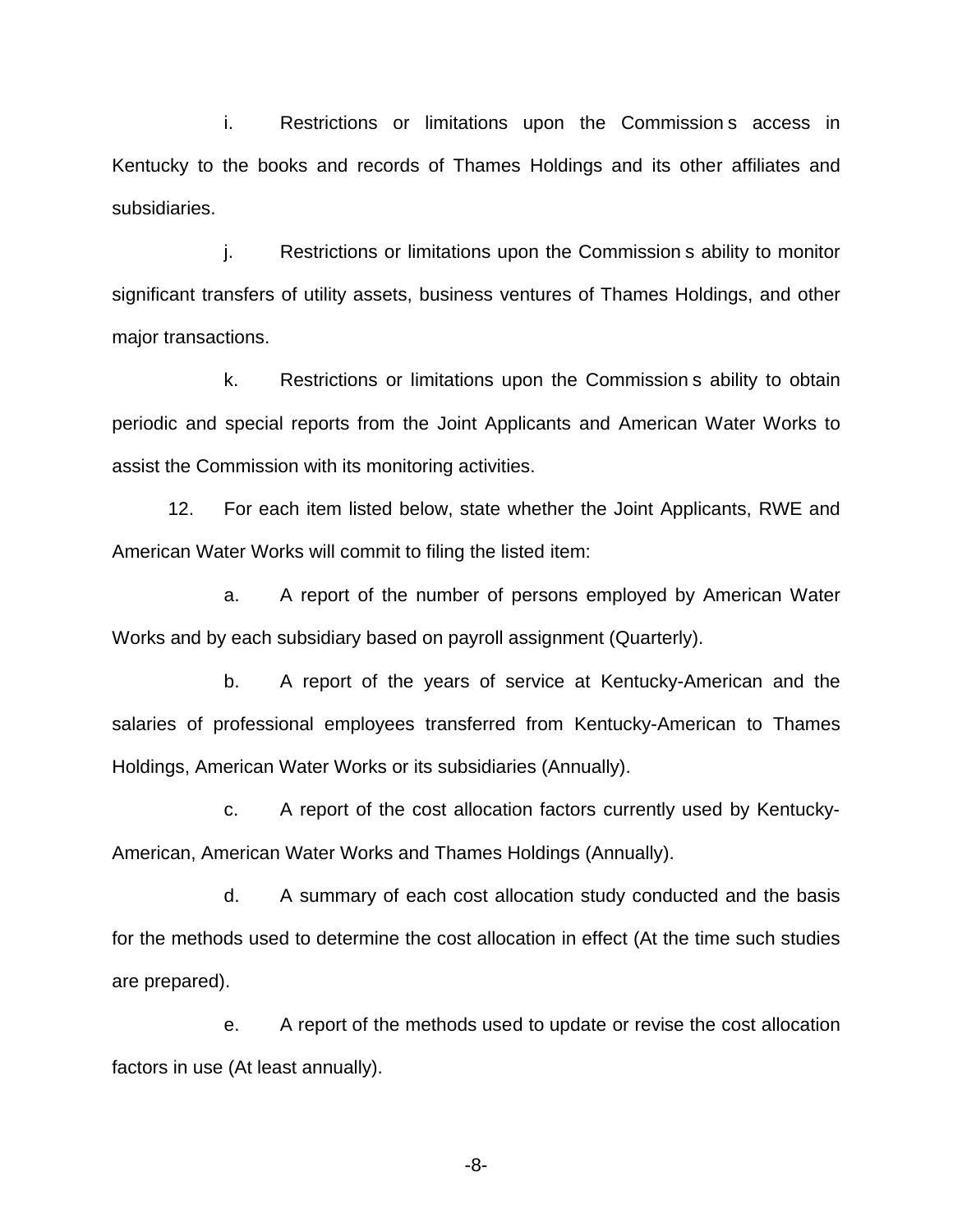f. The articles of incorporation and bylaws of affiliated companies in water industry-related businesses or doing business with Kentucky-American (As requested).

g. The articles of incorporation of affiliated companies involved in nonrelated businesses (As requested).

h. A report describing the nature of intercompany transactions with specific identification of major transactions, including a description of the basis upon which cost allocations and transfer pricing have been established (Annually).

i. A report of Thames Holdings and American Water Works activities in a format similar to Securities and Exchange Commission ( SEC ) Form U-3A-2 (Annually).

j. A detailed organization chart of American Water Works that shows all subsidiaries (Annually).

k. Updates to the annual organization chart disclosing and describing any changes since the chart s submission (Quarterly).

13. Provide all reports related to the merger that financial advisors submitted to Thames Holdings or American Water Works.

14. a. Provide all materials that American Water Works or Thames Holdings provided to employees of American Water Works or its affiliates about changes in employee benefits plans due to the proposed merger.

b. Describe each change, if any, to employee stock option plans to occur after the merger.

-9-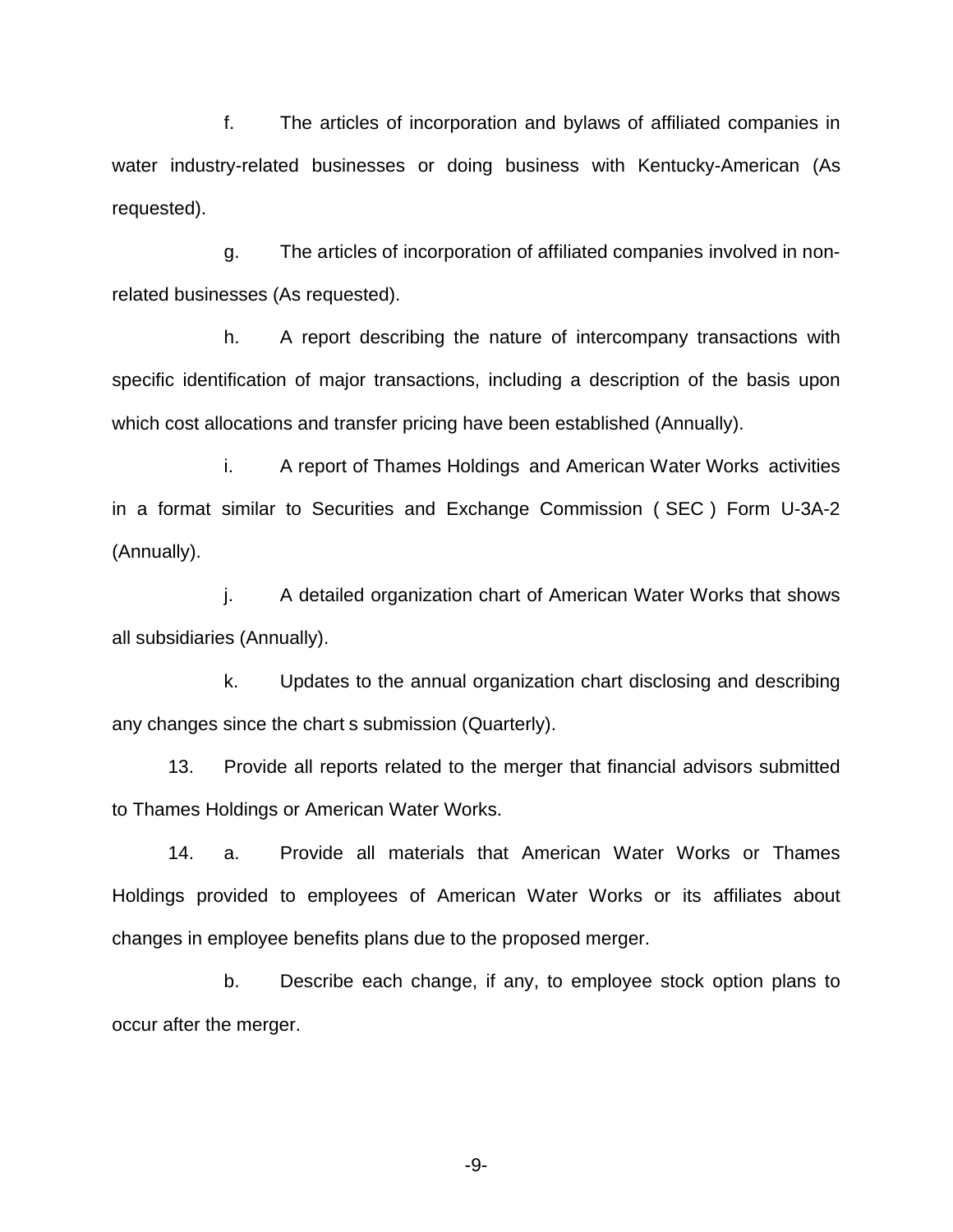c. List each collective bargaining agreement to which Kentucky-American is a party and state the date that indicates when each agreement is scheduled to expire.

15. For each person who is currently a member of the board of directors of RWE, Thames Holdings, American Water Works or Kentucky-American as of the date of this Order, state:

a. His or her name and occupation.

b. To which board(s) he or she is a member.

c. The length of service on the board(s) of directors.

d. The date his or her term expires.

16. a. Describe how RWE, Thames Holdings, American Water Works, and Kentucky-American select the members of their boards of directors.

b. State and describe all eligibility requirements for membership on the respective boards of directors.

17. a. Provide a schedule showing the excess deferred income taxes for Kentucky-American as of December 31, 2001 and the date of this Order.

b. Describe all effects of the merger of American Water Works and Thames Holdings will have on Kentucky-American s excess deferred income taxes.

18. a. Provide the total costs related to the proposed merger that Thames Holdings has incurred as of the date of this Order

b. Provide the total costs related to the proposed merger that American Water Works has incurred as of the date of this Order.

c. Provide the total costs related to the proposed merger that Thames Holdings expects to bear.

-10-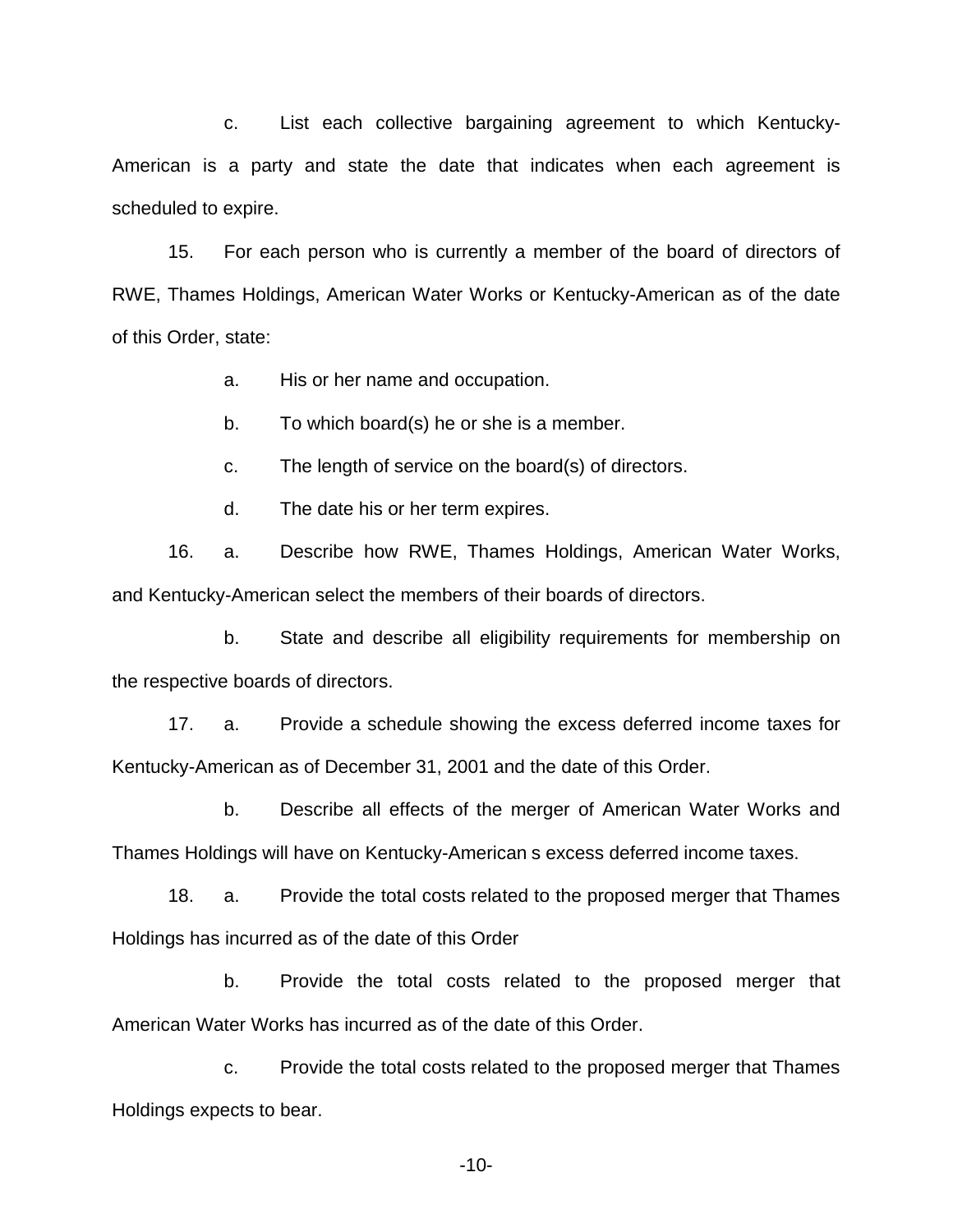d. Provide the total costs related to the proposed merger that American Water Works expects to bear.

19. a. State whether Kentucky-American will bear any merger costs.

b. If yes, provide the estimated annual merger costs that Kentucky-American will bear for each year through 2010.

20. a. State whether Thames Holdings acquisition of American Water Works will result in any change in control payments to any individual or employee of American Water Works or Kentucky-American.

b. If yes, list each employee entitled to a payment and the total amount of his or her payments.

21. Provide all letters, analyses, notes, memoranda, studies and related documents that American Water Works or Kentucky-American prepared and that discuss the price to be paid by Thames Holdings for American Water Works stock.

22. Provide all letters, analyses, notes, memoranda, studies, and related documents that Thames Holdings prepared or commissioned the preparation of and that discuss the price to be paid for the American Water Works stock.

23. a. Describe the internal standards and policies of Thames Holdings (including its subsidiaries and affiliates) regarding service reliability and quality of its water utility operations.

b. Provide all written standards or policies related to service quality and reliability of water utility operations.

24. a. Describe the internal standards and policies of American Water Works and Kentucky-American regarding service reliability and quality of its water utility operations.

-11-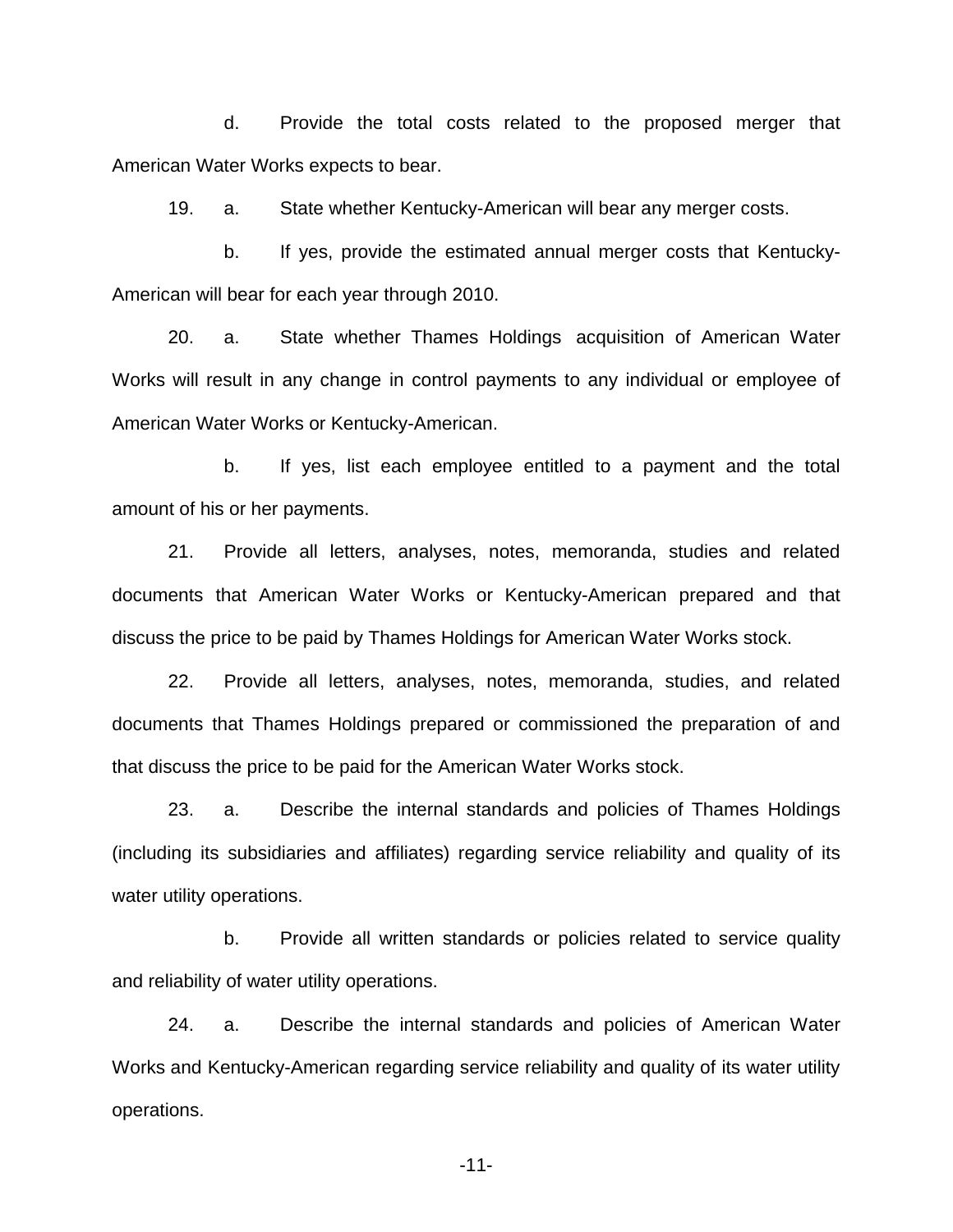b. Provide all written standards or policies related to service quality and reliability of water utility operations.

25. a. State whether the Joint Applicants and American Water Works are willing to establish minimum service quality standards to assure the same level of reliability and service quality currently provided to Kentucky-American s customers. Explain.

b. If no, what assurances will Thames Holdings, American Water Works, and Kentucky-American provide to ensure that Kentucky-American s water operations will be adequately funded and maintained?

26. Provide a detailed analysis of all costs billed to Kentucky-American from the American Water Works Service Corporation and any other American Water Works affiliate that transacted business with Kentucky-American for calendar years 1999, 2000, and 2001. Include all workpapers, show all calculations, and state all assumptions used to prepare this analysis.

27. Provide a list and detailed description of each product or service that the merged Thames Holdings/American Water Works can offer that American Water Works is currently unable to provide.

28. For each jurisdiction in which Thames Holdings or American Water Works operates, describe the utility regulatory commission s policy regarding the recovery of plant acquisition adjustment. Refer in the response to any relevant statute, administrative regulation, or agency order that expressly addresses this issue.

29. Provide a detailed narrative chronology of the history of the Thames Holdings/American Water Works merger beginning when Thames Holdings

-12-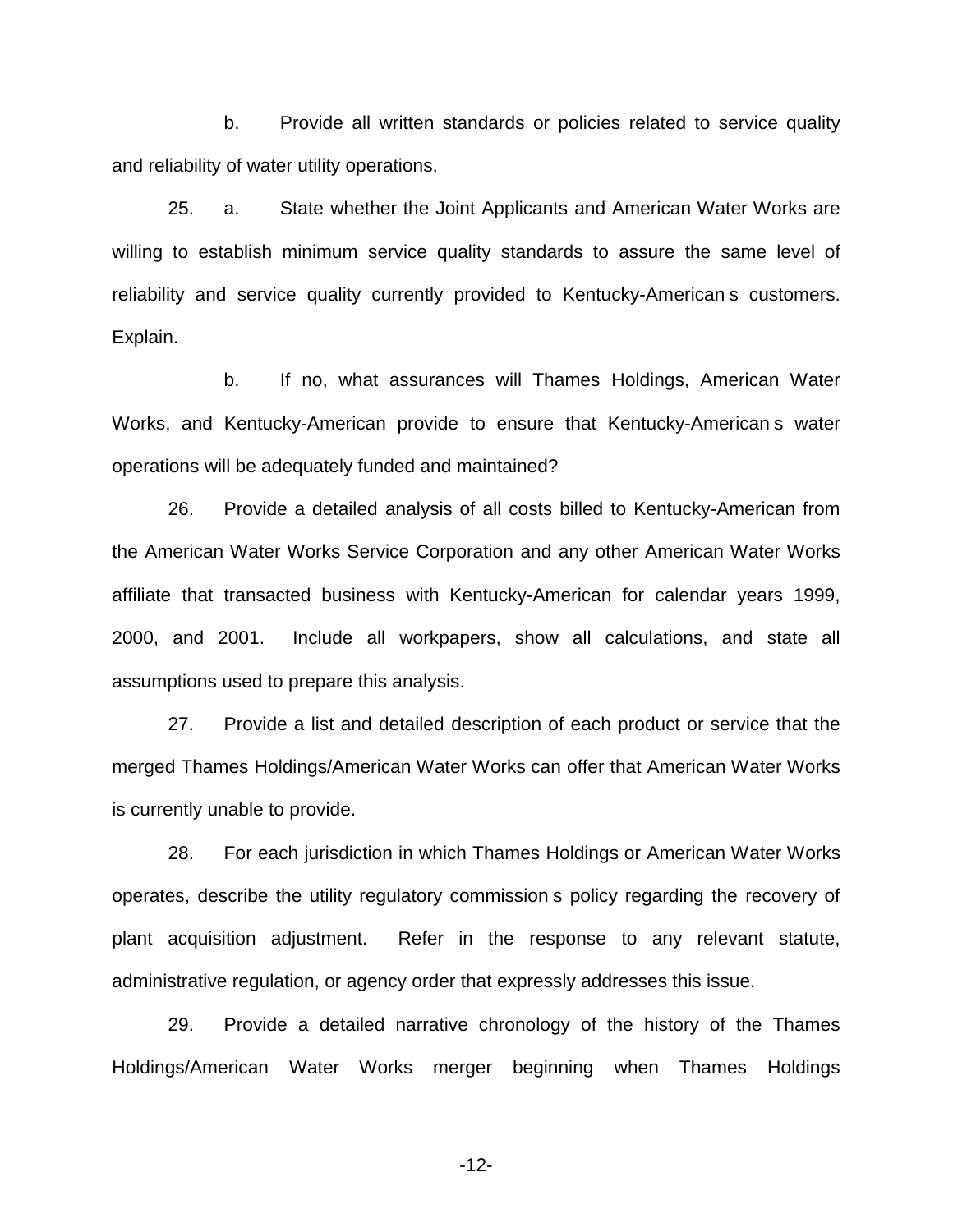management first recommended to Thames Holdings shareholders that the merger or acquisition of American Water Works be pursued.

30. Provide all press releases, Web site postings, and other forms of public information disseminated by Thames Holdings, American Water Works, or Kentucky-American regarding the proposed merger since the execution of the Agreement and Plan of Merger.

31. Provide all materials and documents regarding the merger that the Joint Applicants, American Water Works, or RWE have submitted to:

- a. Investment firms.
- b. Credit rating agencies
- c. Shareholders of Thames Holdings or American Water Works.
- d. Employees of Thames Holdings or American Water Works.

32. Identify all utility mergers and acquisitions that Thames Holdings, or its predecessor, have been involved since 1991. For each merger or acquisition, provide the Thames Holdings/predecessor capital structure for the 3 years before and every year since the merger or acquisition.

33. Provide a detailed description of each pending legal or regulatory proceeding (e.g., rate investigation, service complaint) that could adversely affect Thames Holdings or American Water Works future earnings of the merged entity.

34. Provide all studies or analyses that Thames Holdings or American Water Works has performed or commissioned that identifies any realizable synergies that will occur between 2003 and 2008 as a result of the proposed merger.

-13-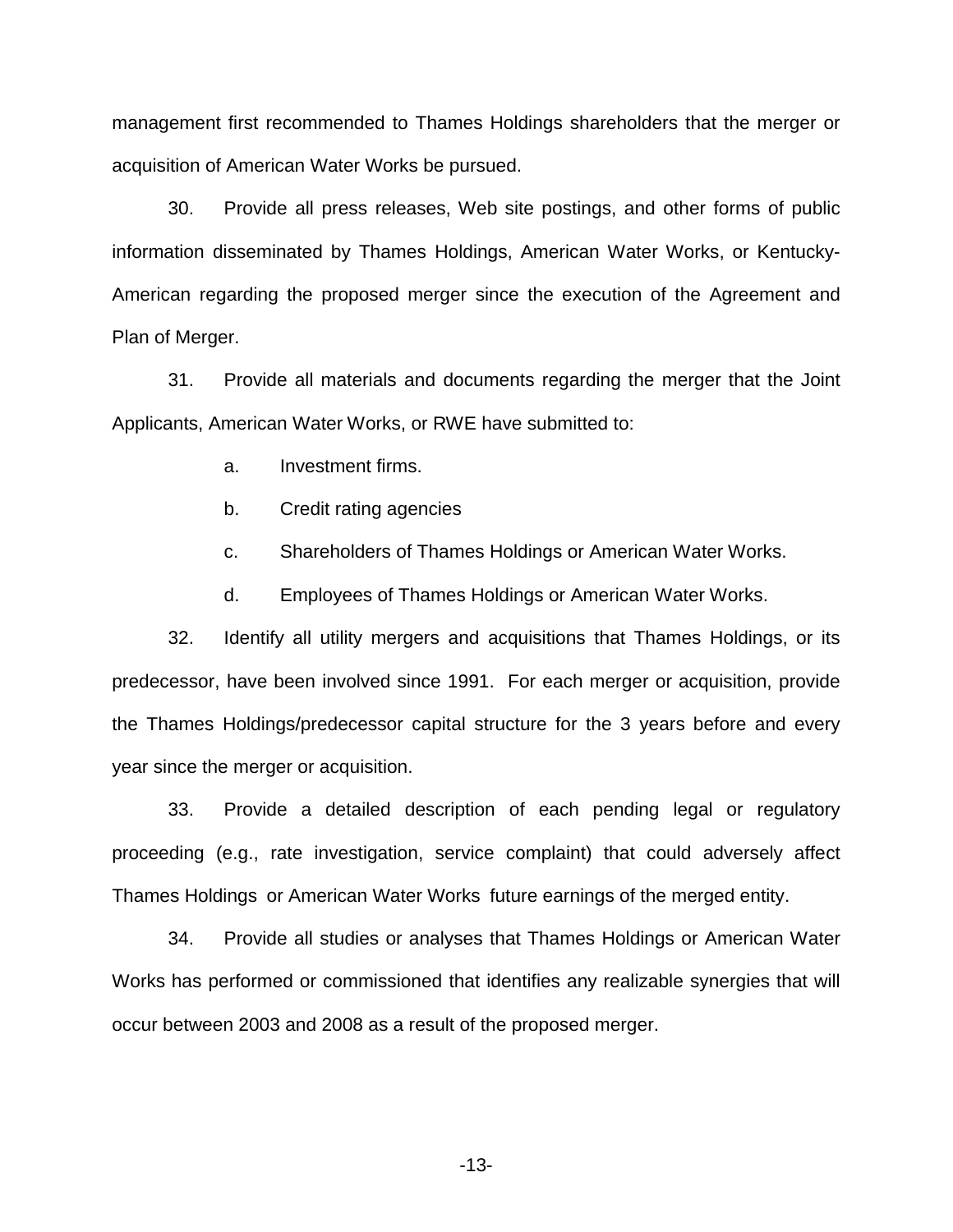35. For each regulated water utility that Thames Holdings owns or operates, provide in table format an analysis of the number and type of consumer complaints during the period from 1998 to 2001 and of how such complaints were resolved.

36. a. Provide all established operational excellence objectives or best practices that Thames Holdings employs.

b. Explain how these objectives or best practices were developed.

c. Provide a comparison of these objectives or best practices with those employed by Kentucky-American.

37. Provide for each of Thames Holdings regulated utilities the report of its most recent management audit and all updates or status reports regarding the audit s findings.

38. Provide all standards or codes of conduct that Thames Holdings or its affiliates use to govern their affiliate and non-affiliate transactions.

39. For each jurisdiction in which Thames Holdings has regulated operations, list and briefly explain each complaint filed against Thames Holdings or a Thames Holdings affiliate in which an established code or standard of conduct is alleged.

40. Provide all standards or codes of conduct that American Water Works or its affiliates use to govern their affiliate and non-affiliate transactions.

41. For each jurisdiction in which American Water Works has regulated operations, list and briefly explain each complaint filed against American Water Works or an American Water Works affiliate in which an established code or standard of conduct is alleged.

42. a. Provide Kentucky-American s actual construction expenditures, listing all capital and maintenance costs, for calendar years 1999, 2000, and 2001.

-14-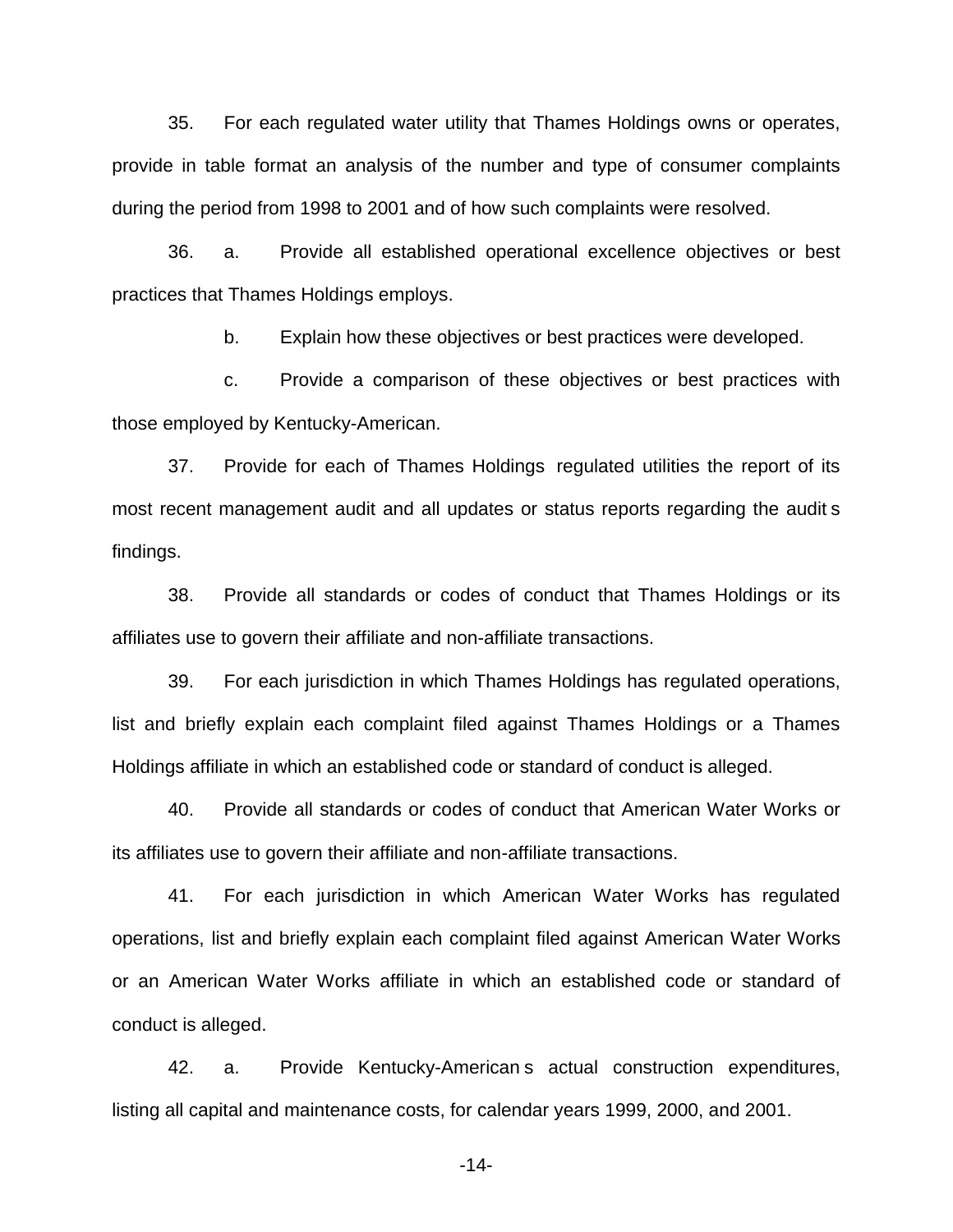b. Provide Kentucky-American s construction budgets, listing all capital and maintenance costs, for calendar years 2002, 2003, and 2004.

43. a. For each Thames Holdings regulated operating company, provide its actual construction expenditures, listing all capital and maintenance costs, for calendar years 1999, 2000, and 2001.

b. For each Thames Holdings regulated operating company, provide its construction budgets, listing all capital and maintenance costs, for calendar years 2002, 2003, and 2004.

44. For each commitment listed below, state whether RWE, American Water Works, and the Joint Applicants will accept unconditionally the commitment. For each commitment that cannot be unconditionally accepted, state the reasons for the party s objection.

a. The books and records of Kentucky-American will be kept in Kentucky.

b. RWE, Thames Holdings, American Water Works, and Kentucky-American will not assert that the SEC s jurisdiction legally preempts the Commission from disallowing recovery in retail rates for the cost of goods and services that Kentucky-American obtains from or transfers to an associate, affiliate, or subsidiary in the same holding-company system.

c. RWE, Thames Holdings, American Water Works, and Kentucky-American will not assert in any proceeding before the Commission preemption by a United Kingdom, Federal Republic of Germany, European Community, or other foreign regulator of the review of the reasonableness of a cost.

-15-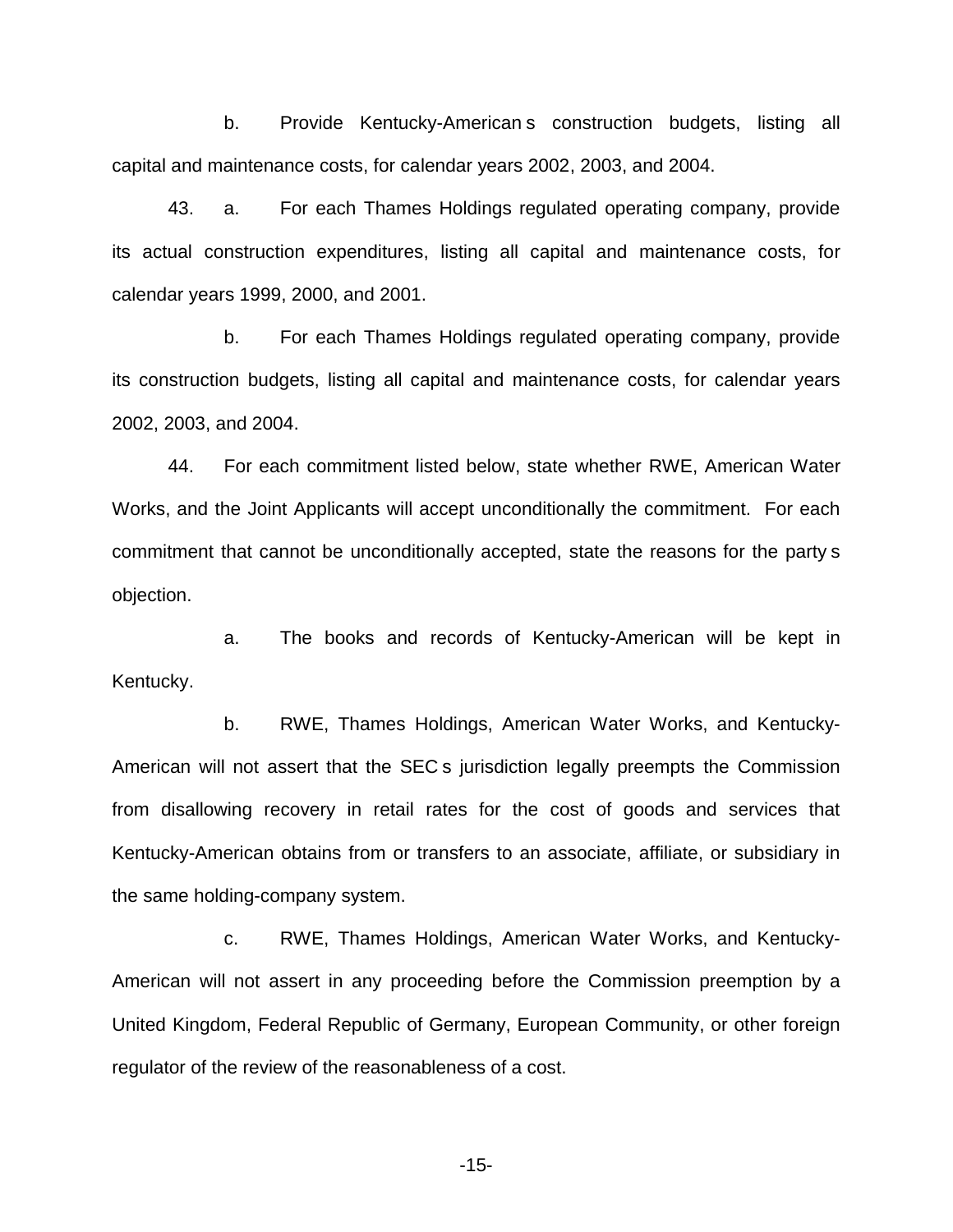d. RWE, Thames Holdings, American Water Works, and Kentucky-American will provide the Commission with notice 30 days prior to any SEC filing that proposes new allocation factors.

e. RWE, Thames Holdings, American Water Works, and Kentucky-American will make a good faith attempt to resolve differences, if any, with the Commission in advance of any filing with the SEC.

f. RWE, Thames Holdings, American Water Works, and Kentucky-American will obtain Commission approval prior to the transfer of any Kentucky-American asset with an original book value in excess of \$1 million.

g. Kentucky-American and its ratepayers, directly or indirectly, shall not incur any additional costs, liabilities, or obligations in conjunction with Thames Holdings acquisition of American Water Works.

h. Kentucky-American shall not incur any additional indebtedness, issue any additional securities, or pledge any assets to finance any part of the purchase price paid by Thames Holdings for the American Water Works stock.

i. The payment for the American Water Works stock shall be recorded on Thames Holdings books, not the books of Kentucky-American.

j. The premium paid by Thames Holdings for the American Water Works stock, as well as any other associated costs, shall not be pushed down to Kentucky-American.

k. All transaction-related costs, including the cost of purchase and the premium paid for American Water Works, shall be excluded for rate-making purposes from Kentucky-American s rates.

-16-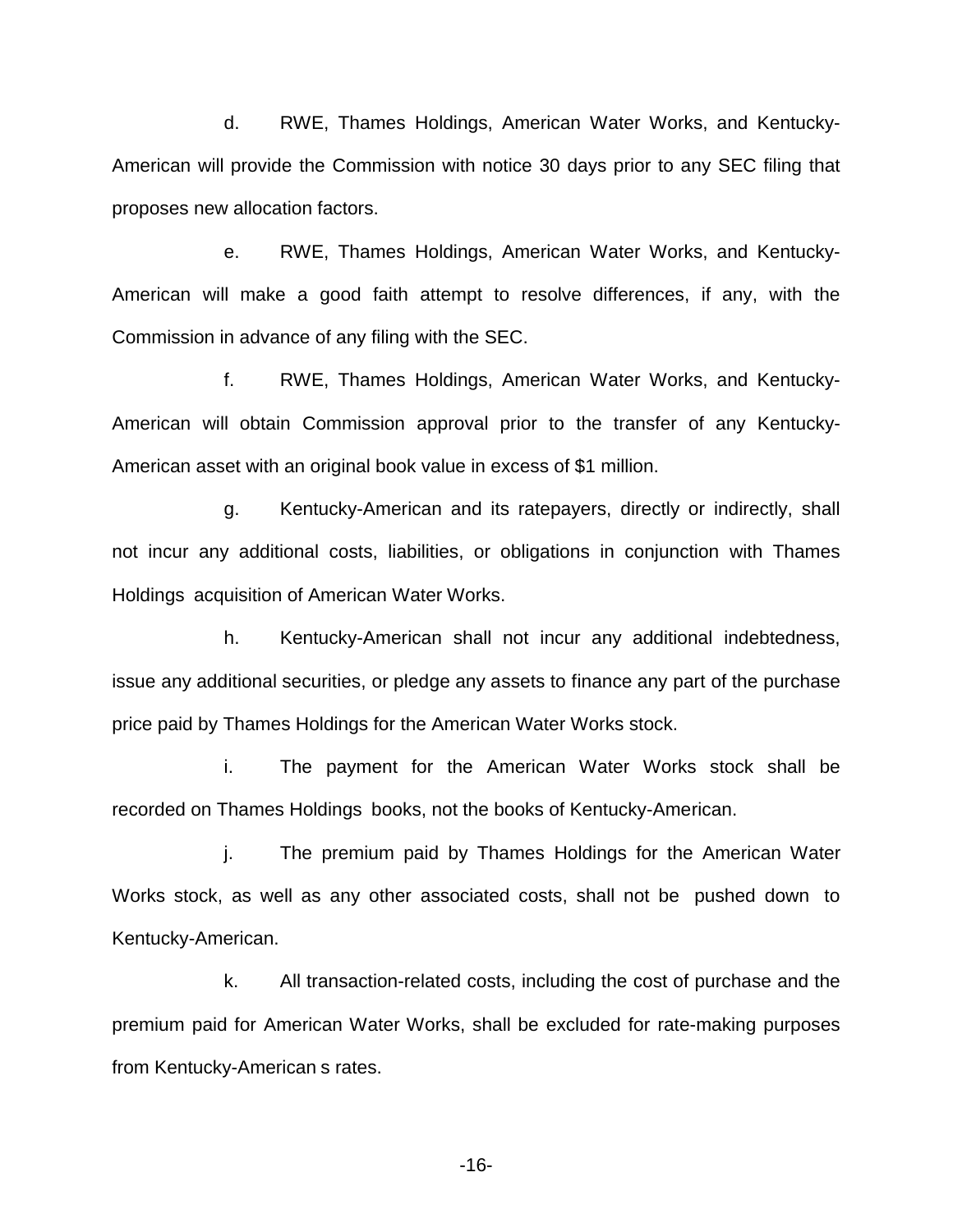l. Kentucky-American shall not seek in future rate cases a higher rate of return on equity than it would have been sought if Thames Holdings acquisition of American Water Works had not occurred.

m. Kentucky-American s current outstanding preferred stock shall not be changed, converted, or otherwise exchanged in conjunction with the merger.

n. Thames Holdings acquisition of American Water Works shall not affect the accounting and rate-making treatments of Kentucky-American s excess deferred income taxes.

o. No change in control payments will be allocated to Kentucky-American ratepayers.

p. If early termination costs are incurred for any senior management of American Water Works or Kentucky-American, none of these costs will be allocated to Kentucky-American.

q. Kentucky-American will not bear any additional administrative costs incurred to comply with the financial and accounting standards of the United States, United Kingdom, Federal Republic of Germany, or European Community.

r. The corporate officers of Kentucky-American shall maintain their current titles and responsibilities as officers unless and until otherwise determined by Kentucky-American s Board of Directors.

s. RWE, Thames Holdings, and American Water Works will maintain the highest level of management experience within Kentucky-American, and will provide an opportunity to broaden that experience by exchanging positions with other managers in RWE and Thames Holdings organizations.

-17-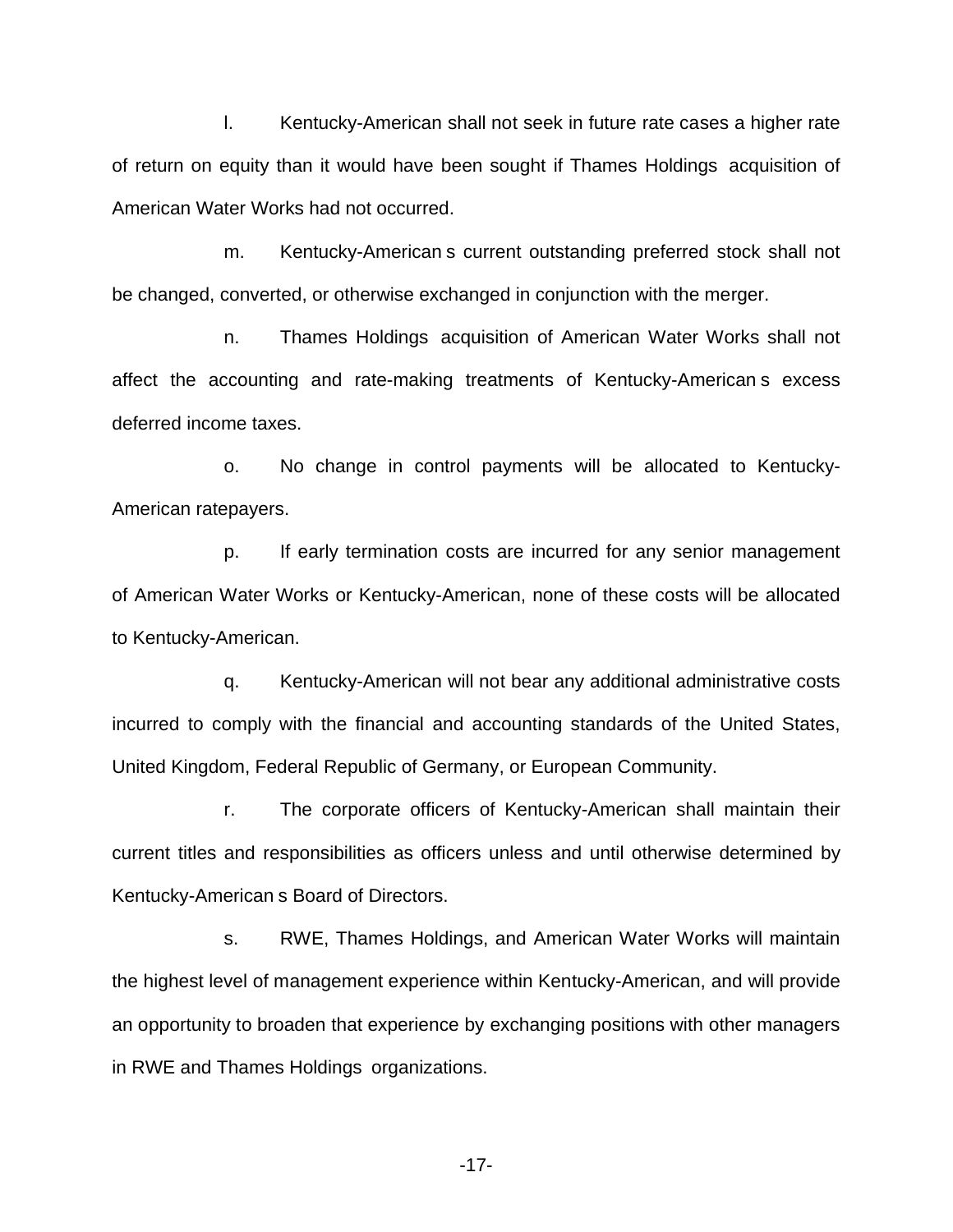t. RWE and Thames Holdings will take an active and ongoing role in managing and operating Kentucky-American in the interests of customers, employees, and the Commonwealth of Kentucky, and take the lead in enhancing Kentucky-American s relationship with the Commission, with state and local government, and with other community interests, including, but not limited to, meetings between RWE s and Thames Holdings chief executive and the Commission at least twice a year.

u. RWE and Thames Holdings will maintain a sound and constructive relationship with those labor organizations that may represent certain employees of American Water Works, and Kentucky-American; will remain neutral respecting an individual s right to choose whether or not to be a member of a trade union; will continue to recognize the unions that currently have collective bargaining agreements with Kentucky-American; and will honor those agreements.

v. RWE, Thames Holdings, American Water Works, and Kentucky-American will advise the Commission at least annually on the adoption and implementation of best practices at Kentucky-American following the consummation of Thames Holdings acquisition of American Water Works.

w. RWE, Thames Holdings, American Water Works, and Kentucky-American will provide such information as the Commission may request regarding the implementation of best practices, customer service, reliability, and safety.

x. No workforce reductions in Kentucky-American s employees will be made as a result of Thames Holdings acquisition of American-Water Works.

y. If either issues new debt or equity in excess of \$100 million, RWE and Thames Holdings will notify the Commission as soon as practicable prior to the issuance.

-18-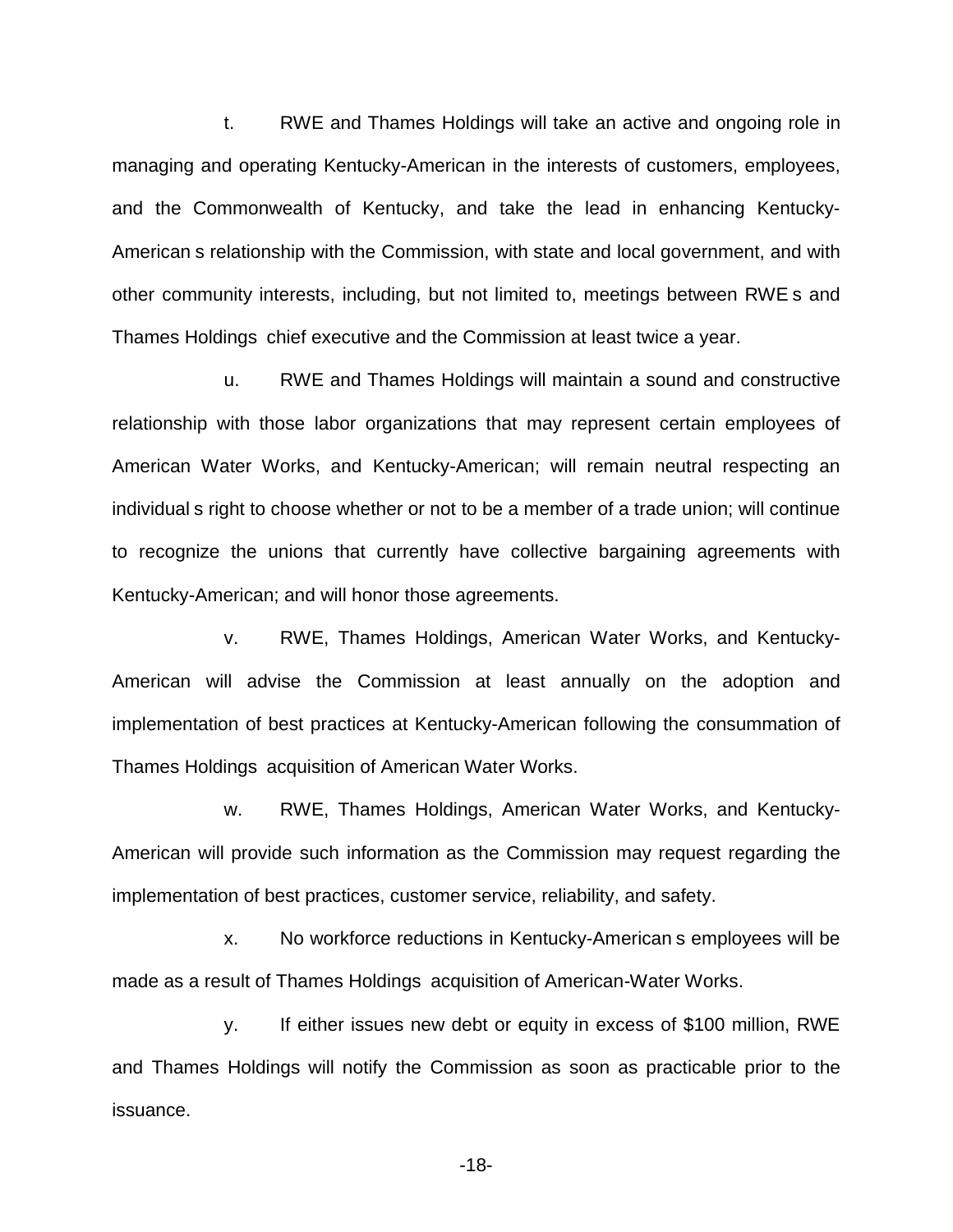z. If it issues new debt or equity in excess of \$100 million, American Water Works will notify the Commission 30 days prior to the issuance.

aa. Thames Holdings will notifiy the Commission subsequent to its board approval and as soon as practicable following any public announcement of any acquisition of a regulated or non-regulated business representing 5 percent or more of Thames Holdings market capitalization.

bb. Thames Holdings will provide an annual report to the Commission detailing American Water Works proportionate share of Thames Holdings total assets, total operating revenues, operating and maintenance expenses, and number of employees. In the event American Water Works remains a subsidiary of Thames Holdings, this annual report will reflect American Water Works proportionate share of Thames Holdings total assets, total operating revenues, operating and maintenance expenses, and the number of employees.

cc. RWE and Thames Holdings will notify the Commission 30 days prior to paying any dividend or transferring more than 5 percent of the retained earnings of Kentucky-American to RWE and/or Thames Holdings.

dd. RWE, Thames Holdings, and American Water Works will file with the Commission a copy of their annual reports and their quarterly interim reports to their shareholders.

ee. RWE and Thames Holdings will file with the Commission such additional financial reports as the Commission, from time to time, reasonably determines to be necessary for it to effectively regulate the operation of Kentucky-American.

-19-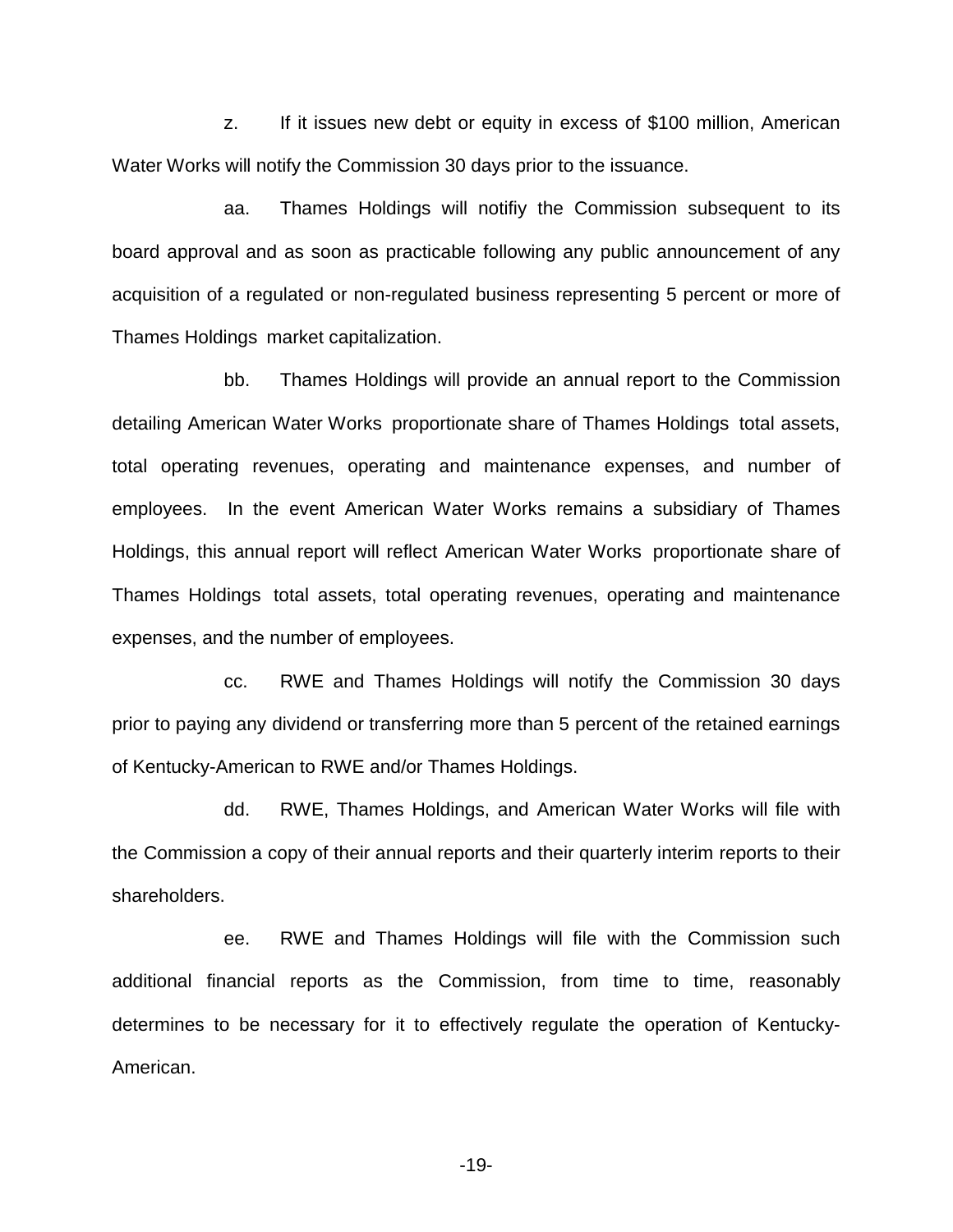ff. RWE, Thames Holdings, American Water Works, and Kentucky-American will notify the Commission 30 days prior to making any capital contribution to Kentucky-American and will provide the accounting entries reflecting the capital contribution within 60 days after the close of the month in which the contribution was made.

gg. Kentucky-American customers will experience no material adverse change in utility service due to the merger.

hh. RWE, Thames Holdings, American Water Works, and Kentucky-American will adequately fund and maintain Kentucky-American s treatment, transmission, and distribution systems to comply with all applicable Kentucky statutes and administrative regulations and statutes and to supply Kentucky-American customers service needs.

ii. When implementing best practices, RWE, Thames Holdings, American Water Works, and Kentucky-American will take into full consideration the related impacts on the levels of customer service and customer satisfaction, including any negative impacts resulting from workforce reductions.

jj. RWE, Thames Holdings, American Water Works, and Kentucky-American will minimize, to the extent possible, any negative impacts on levels of customer service and customer satisfaction resulting from workforce reductions.

kk. Kentucky-American will periodically file with the Commission the various reliability and service quality measurements that it currently maintains to enable the Commission to ensure that reliability and service quality will not suffer as a result of the acquisition.

-20-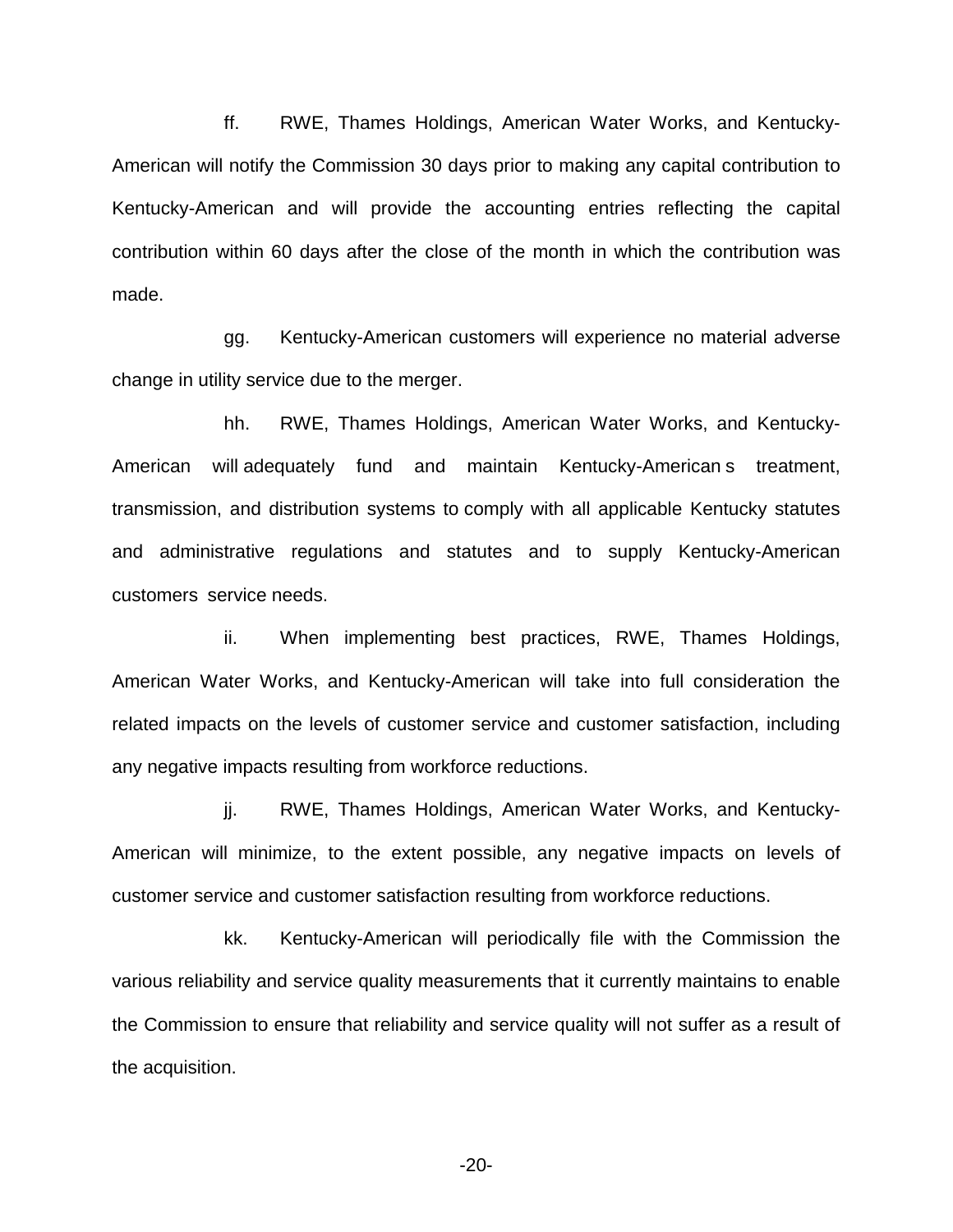ll. RWE, Thames Holdings, American Water Works, and Kentucky-American will notify the Commission in writing 30 days prior to any material changes in their participation in funding for research and development. Material changes include, but are not limited to, any change in funding equal to or greater than 5 percent of any individual company s previous year s budget for research and development. The written notification will include an explanation and the reasons for the change in policy.

mm. Kentucky-American will maintain a substantial level of involvement in community activities, through annual charitable and other contributions, on a level comparable to or greater than the participation levels experienced prior to the date of the merger.

nn. RWE and Thames Holdings will maintain and support the relationship between Kentucky-American and the communities that it serves for a period of 10 years from Thames Holdings acquisition of American Water Works.

oo. Within 60 days of the closing of any utility merger or acquisition in the United States that is exempted under KRS 278.020(4) and 278.020(5), RWE, Thames Holdings, American Water Works, and Kentucky-American will file with the Commission a petition setting forth a formal analysis of any potential synergies and benefits from the merger or acquisition and a proposed methodology for allotting an appropriate share of the potential synergies and benefits to Kentucky-American s ratepayers.

pp. For as long as Thames Holdings owns, controls, or manages American Water Works, at least one seat on Thames Holdings Board of Directors will held by a United States citizen who resides in American Water Works service territories.

-21-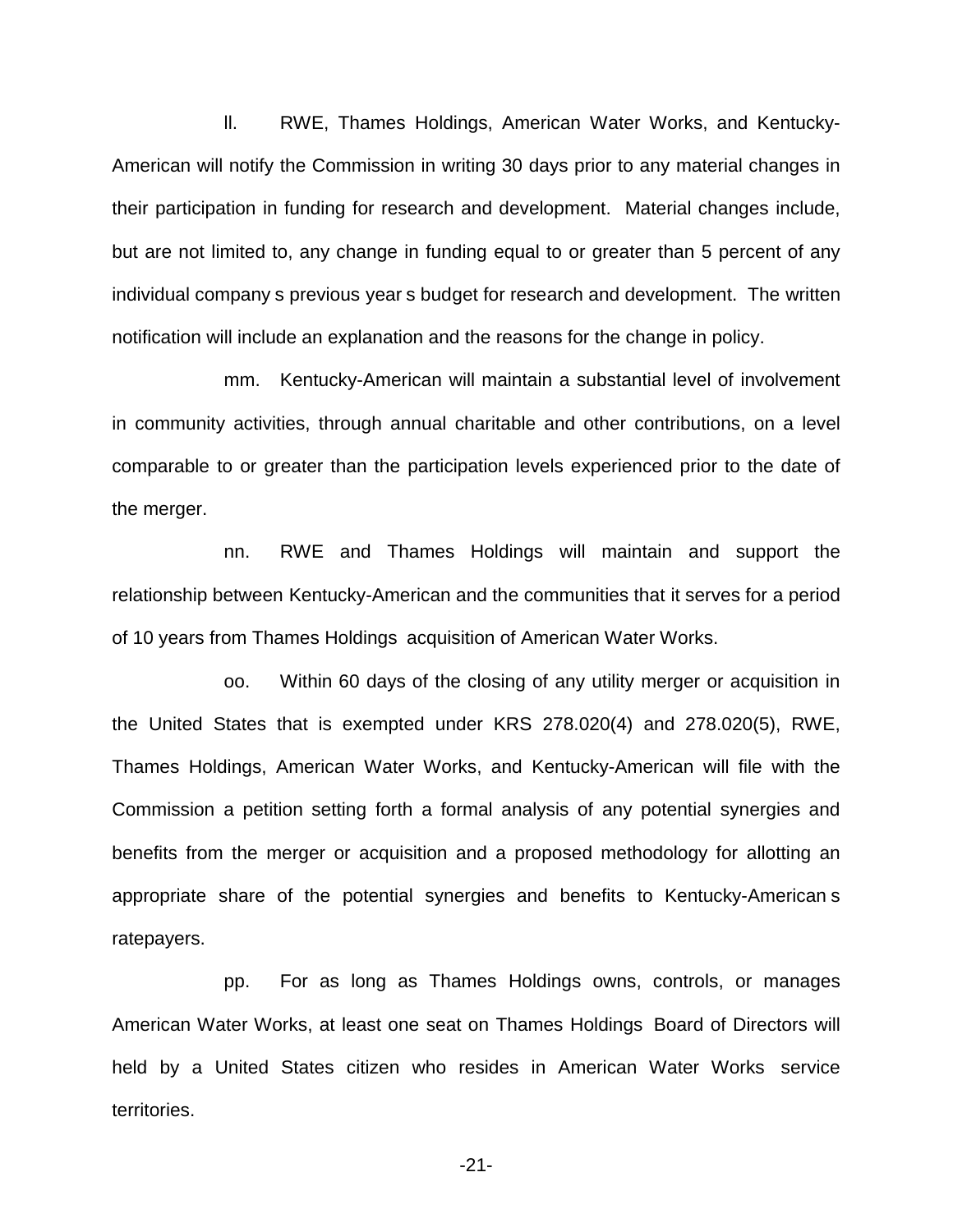qq. American Water Works will hold 100 percent of the common stock of Kentucky-American and shall not transfer any of that stock without prior Commission approval even if the transfer is pursuant to a corporate reorganization as defined in KRS 278.020(6)(b).

rr. When Thames Holdings considers budgets, investments, dividend policies, projects, and business plans, Kentucky-American s chief executive officer or his designee will be present to offer a Kentucky perspective to the decision and will be permitted to participate in any discussions on those issues.

ss. If in connection with the proposed merger, any state or federal regulatory commission or agency imposes conditions on RWE, Thames Holdings, or American Water Works that would benefit ratepayers in any other jurisdiction, proportionate net benefits and conditions will be extended to Kentucky-American ratepayers.

tt. Kentucky-American will continue as a corporation organized under Kentucky law, with its headquarters in Lexington.

uu. Decision-making affecting Kentucky-American s operations will continue to be made at the local level.

vv. Kentucky-American will retain its current name.

ww. No material reductions in the operations workforce will be made as a result of the merger.

xx. Kentucky-American will continue to honor its collective bargaining agreement with union-represented employees.

yy. Employees of Kentucky-American will continue to be provided with benefits under employee benefit plans that are no less favorable than the greater of

-22-